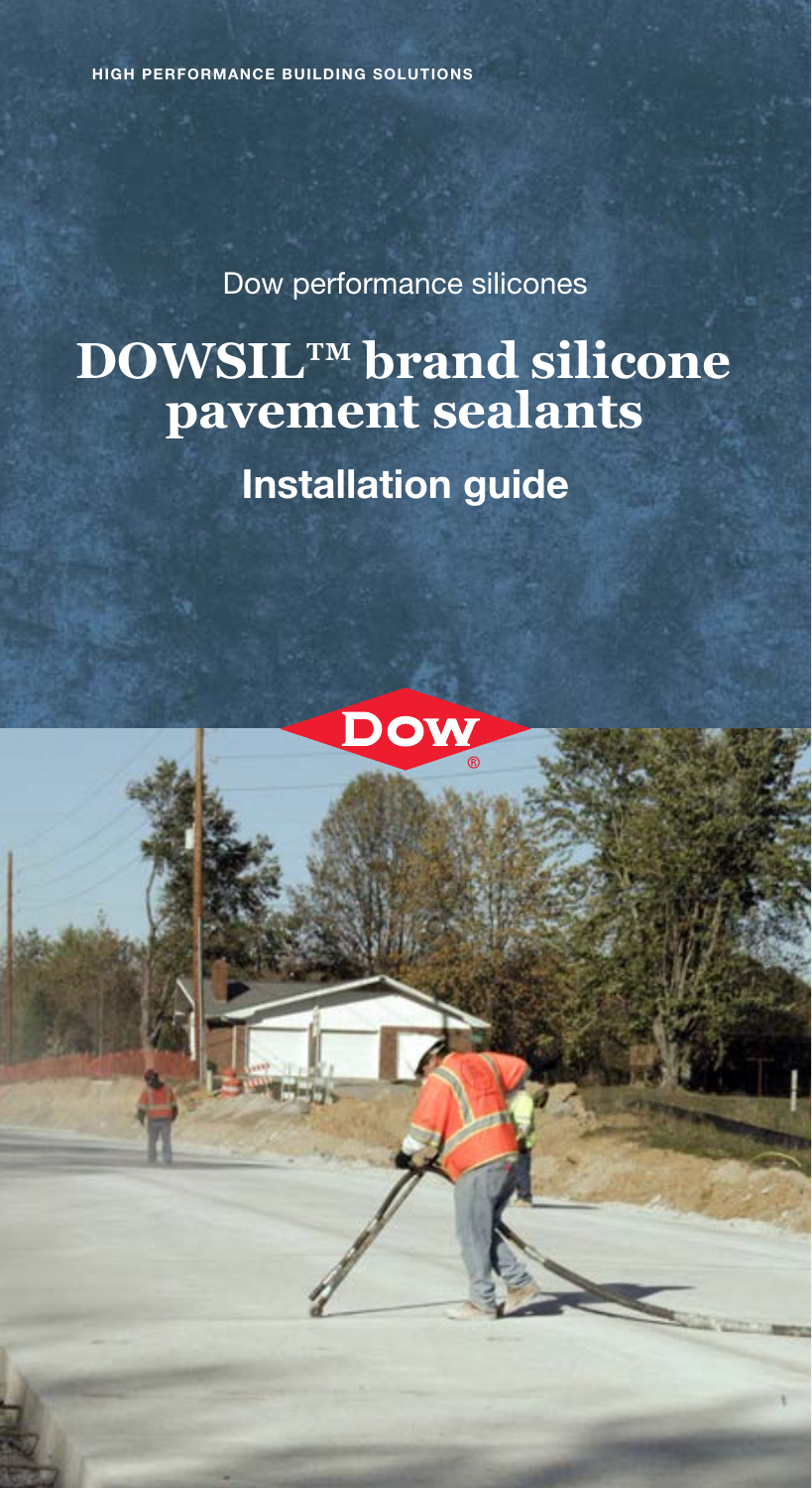### **Table of contents**

| DOWSIL™ silicone pavement sealants 5                                                            |  |
|-------------------------------------------------------------------------------------------------|--|
|                                                                                                 |  |
|                                                                                                 |  |
|                                                                                                 |  |
|                                                                                                 |  |
|                                                                                                 |  |
| Figure 1 - Standard field adhesion hand pull test 8                                             |  |
| How to use DOWSIL™ silicone pavement sealants 9                                                 |  |
|                                                                                                 |  |
|                                                                                                 |  |
|                                                                                                 |  |
| Figure 2 - Joint design considerations:<br>DOWSIL™ 888 Silicone Joint Sealant  11               |  |
| Figure 3 - Joint design considerations:<br>DOWSIL <sup>™</sup> 890-SL Silicone Joint Sealant 12 |  |
|                                                                                                 |  |
|                                                                                                 |  |
|                                                                                                 |  |
|                                                                                                 |  |
| Sealant and backer rod replacement depths  14                                                   |  |
|                                                                                                 |  |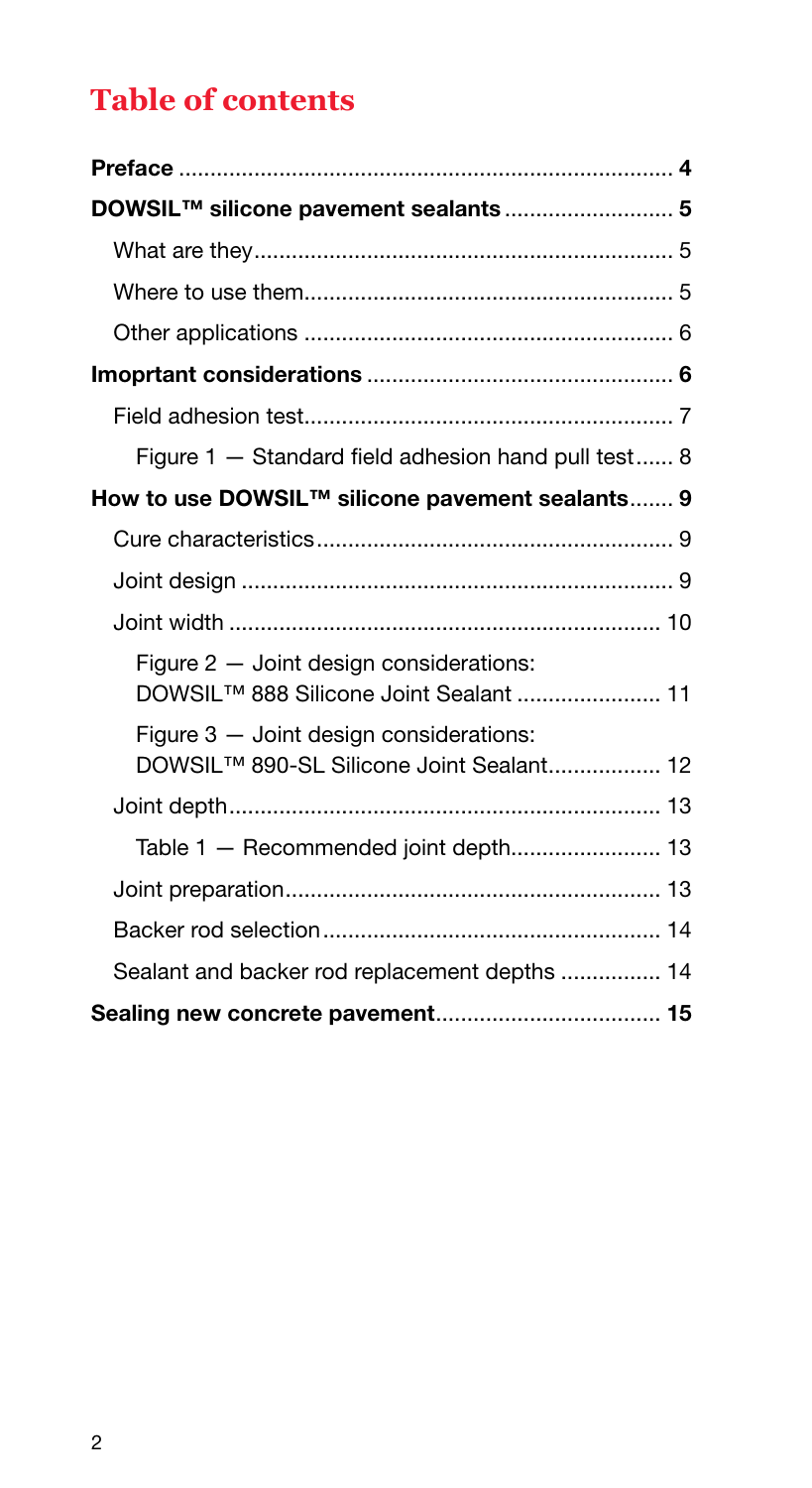| Table 2 - Theoretical estimating requirements 19 |  |
|--------------------------------------------------|--|
| Table 3 - Metric estimating equivalents  19      |  |
|                                                  |  |
|                                                  |  |
|                                                  |  |
|                                                  |  |
| Sealing joints in new asphalt overlays 22        |  |
|                                                  |  |
|                                                  |  |
|                                                  |  |
|                                                  |  |
|                                                  |  |
|                                                  |  |
| Table 4 - Manufacturers of power                 |  |
|                                                  |  |
|                                                  |  |
|                                                  |  |
|                                                  |  |
|                                                  |  |
|                                                  |  |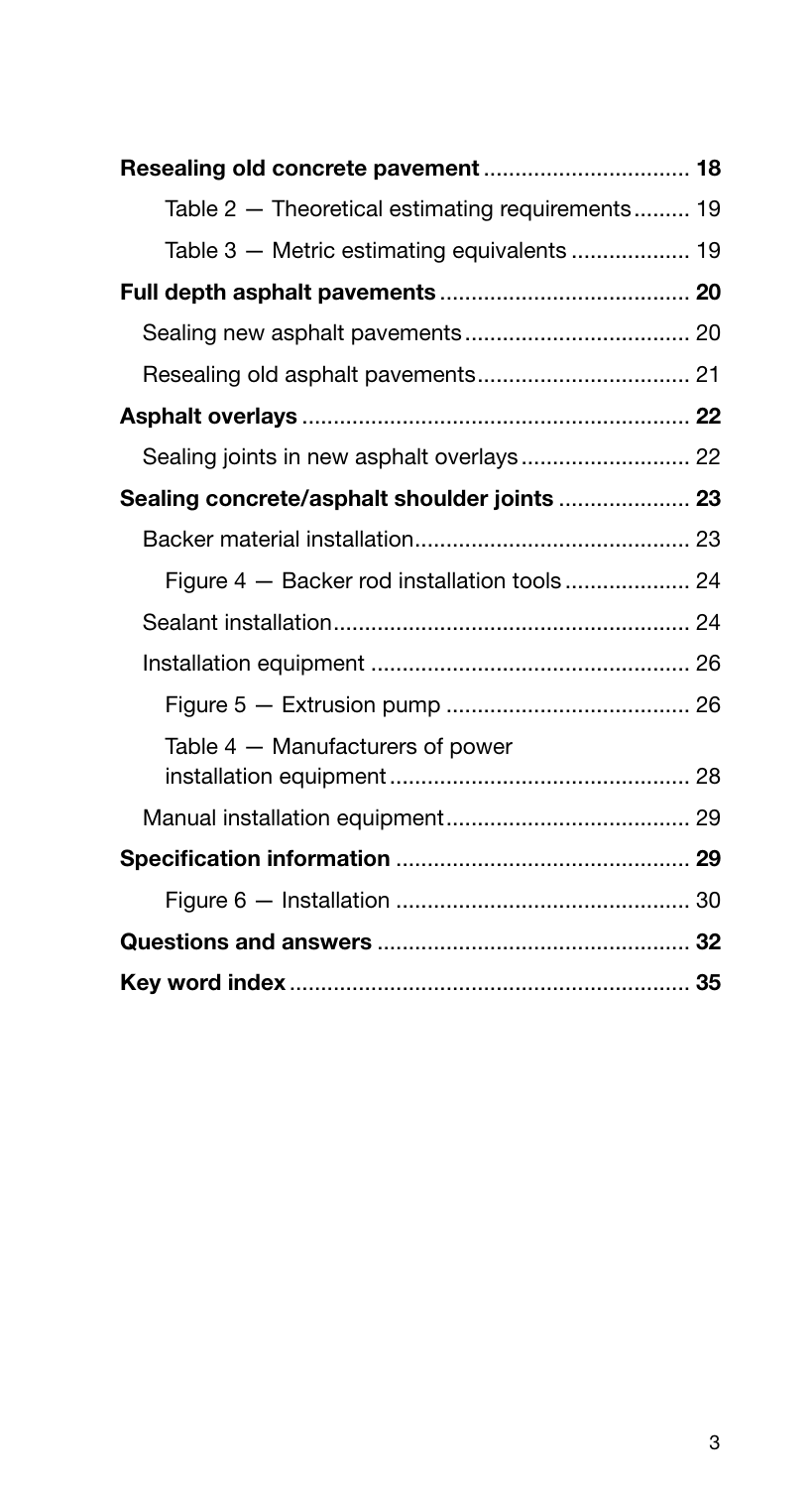### **Preface**

Highway and airport joints call for tough sealants that can withstand horizontal and vertical movement, have good weatherability and are easy to install with a short downtime and long service life.

DOWSIL™ 888 Silicone Joint Sealant and DOWSIL™ 890-SL Silicone Joint Sealant are one-part silicone formulations that can be extruded from -20°F to 120°F. In addition, DOWSIL™ 890-SL Silicone Joint Sealant can be used on asphalt. These sealants cure upon exposure to moisture in the air to form a flexible, low- to ultra-low-modulus, high-elongation silicone rubber seal. These sealants will collectively be referred to as DOWSIL<sup>™</sup> silicone pavement sealants throughout this guide.

DOWSIL™ silicone pavement sealants are capable of withstanding extension of 100 percent and compression of 50 percent of the original joint width. They have excellent recovery, which makes them ideal for use in joints that experience a high degree of movement. DOWSIL™ 890-SL Silicone Joint Sealant is an ultra-low-modulus sealant that can be used to seal joints in asphalt pavements because it places very little stress on the asphalt joint face. Asphalt paving materials have low tensile strengths and require a sealant that places very little stress on the asphalt itself while keeping the joint sealed.

To fully utilize these capabilities, the sealant must be properly installed in properly designed joints. This guide provides the correct installation procedures, which begin with good joint design and preparation. The pamphlet also covers backer rod installation, giving a list of installation equipment and manufacturers of recommended equipment, as well as the most frequently asked questions and answers. In addition to this guide, installation videos are also available and viewing is suggested.

### DOWSIL™ 888 Silicone Joint Sealant

[https://www.youtube.com/watch?v=2\\_rNaBt88Hg](https://www.youtube.com/watch?v=2_rNaBt88Hg ) 

#### DOWSIL™ 890-SL Silicone Joint Sealant

<https://www.youtube.com/watch?v=RUnCAKWvmfw>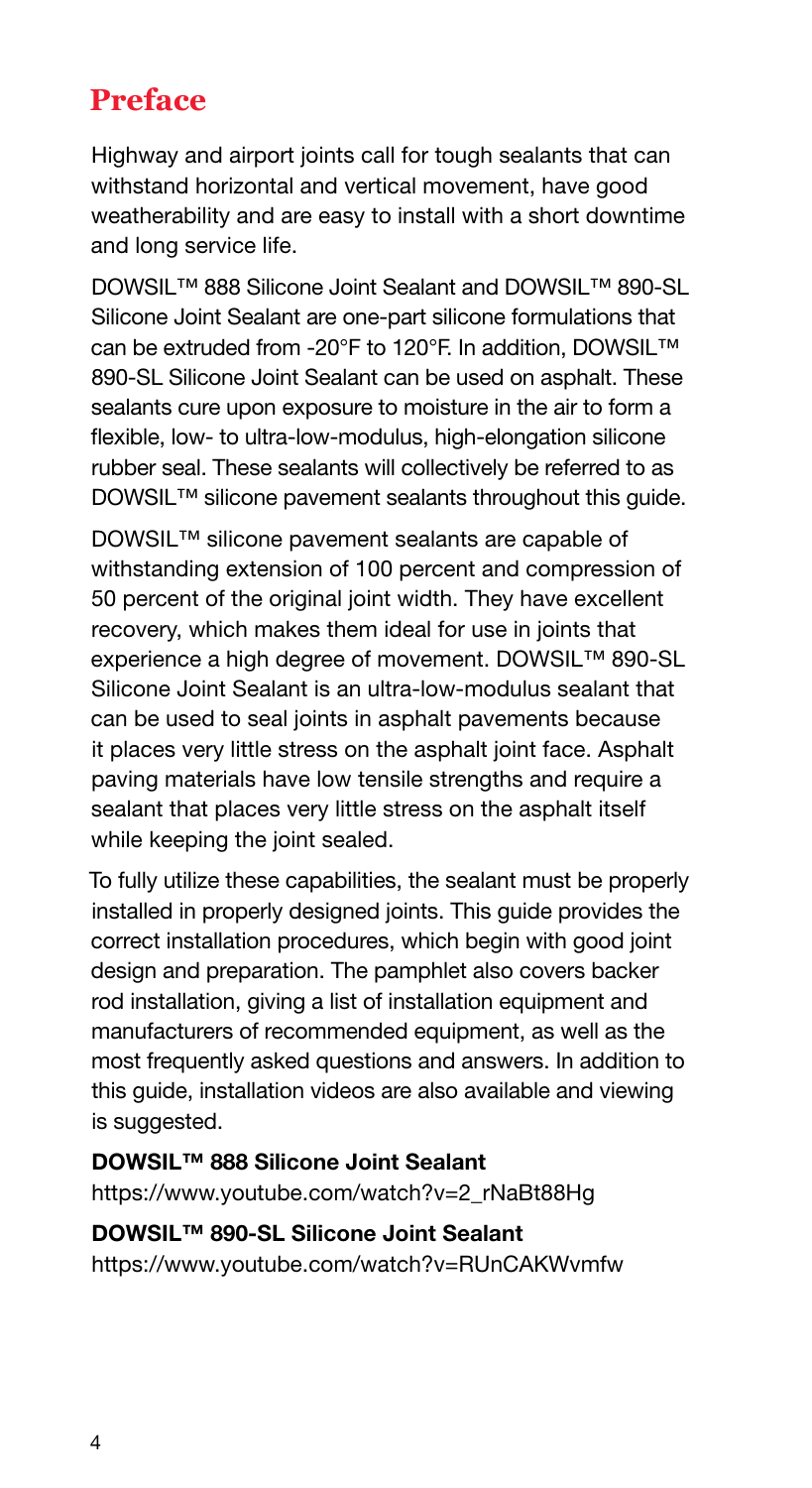### **DOWSIL™ silicone pavement sealants**

#### **What are they?**

DOWSIL™ silicone pavement sealants are members of the same family and based on similar technologies. DOWSIL<sup>™</sup> 888 Silicone Joint Sealant is a one-part, non-sag silicone formulation that can be extruded from -20°F to 120°F. It requires tooling and cures when exposed to atmospheric moisture to form a durable, flexible, low-modulus, highelongation silicone rubber joint sealant for use on Portland Cement Concrete (PCC). Primer is not required on most applications. During application, no heating or cooling of the sealant is required. It retains its gunnability and can be pumped at low temperatures.

DOWSIL™ 890-SL Silicone Joint Sealant is a one-part, selfleveling silicone sealant that can be extruded from -20°F to 120°F. It cures when exposed to atmospheric moisture to form a durable, flexible, ultra-low-modulus, highelongation silicone rubber joint seal for use on asphalt and/or Portland Cement Concrete. Primer is not required on most applications. During application, no heating or cooling of the sealant is required. It retains its gunnability and can be pumped at low temperatures.

#### **Where to use them**

DOWSIL™ 888 Silicone Joint Sealant is ideal for use in concrete-to-concrete joints (PCC) that experience a high degree of movement, such as transverse pavement expansion and contraction joints in highways, airports and other pavements. It withstands extension of 100 percent and compression of 50 percent of original joint width and has excellent recovery. It can be used in transverse, longitudinal, centerline and shoulder joints. Its non-slump characteristic makes it an excellent choice for vertical joints in curbs. It is often used in remedial work where joint widths may not be uniform.

DOWSIL™ 890-SL Silicone Joint Sealant is ideal for use in asphalt-to-concrete and concrete-to-concrete joints that experience a high degree of movement, such as transverse pavement expansion and contraction joints in highways, airports and other pavements. It can be used in longitudinal, centerline and shoulder joints.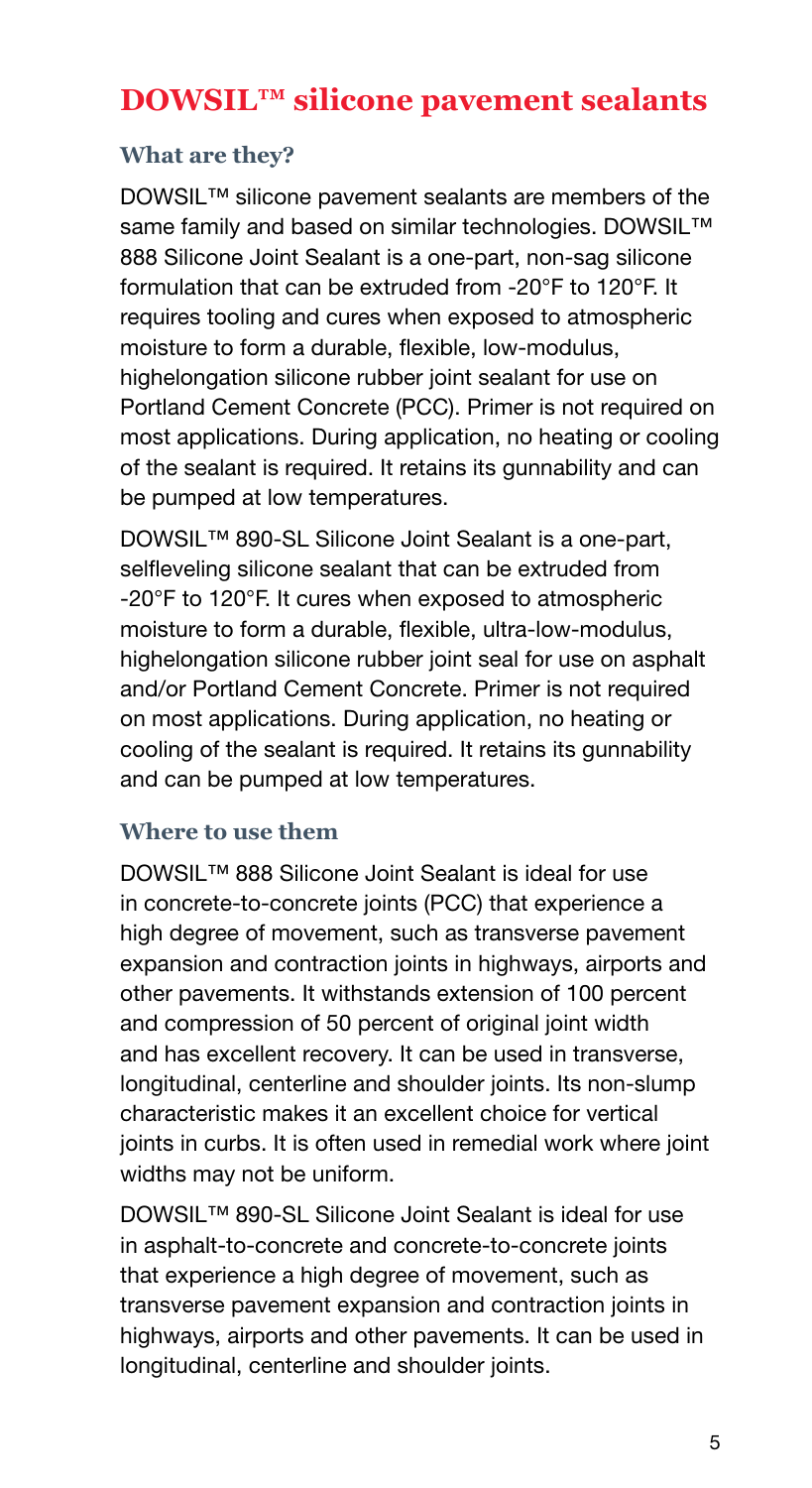It is also ideal for use in sealing concrete-to-asphalt joints such as shoulder joints. Its self-leveling characteristic makes it an excellent choice for horizontal joints and for joints on moderate slopes. It can also be used in remedial work where joint widths may not be uniform.

Some joints, such as bridge joints, may experience a great deal of movement shortly after sealant installation. DOWSIL<sup>™</sup> 902 RCS Joint Sealant is ideal for those types of applications due to this product's rapid cure characteristics.

#### **Other applications**

Contact your Dow representative for more information on the applications listed below or others:

- Airports
- Fast track pavements
- Bridge joints
- Pavements on grades
- Steel/armor joints
- Short-term exposure fuel resistance (See Dow literature form number 62-207)

### **Important considerations**

*Joint faces must be clean, dry and frost-free when the sealant is installed. Joints must be free of standing water, and under no circumstances should sealing take place during inclement weather.*

**Joint cleanliness** – A clean joint should have no visible signs of residual sealant or debris on the joint face and leave no residual cement powder or dust on your fingers after rubbing the joint face.

Pavement drainage – DOWSIL™ silicone pavement sealants are not recommended for conditions where continuous water or moisture exposure is expected.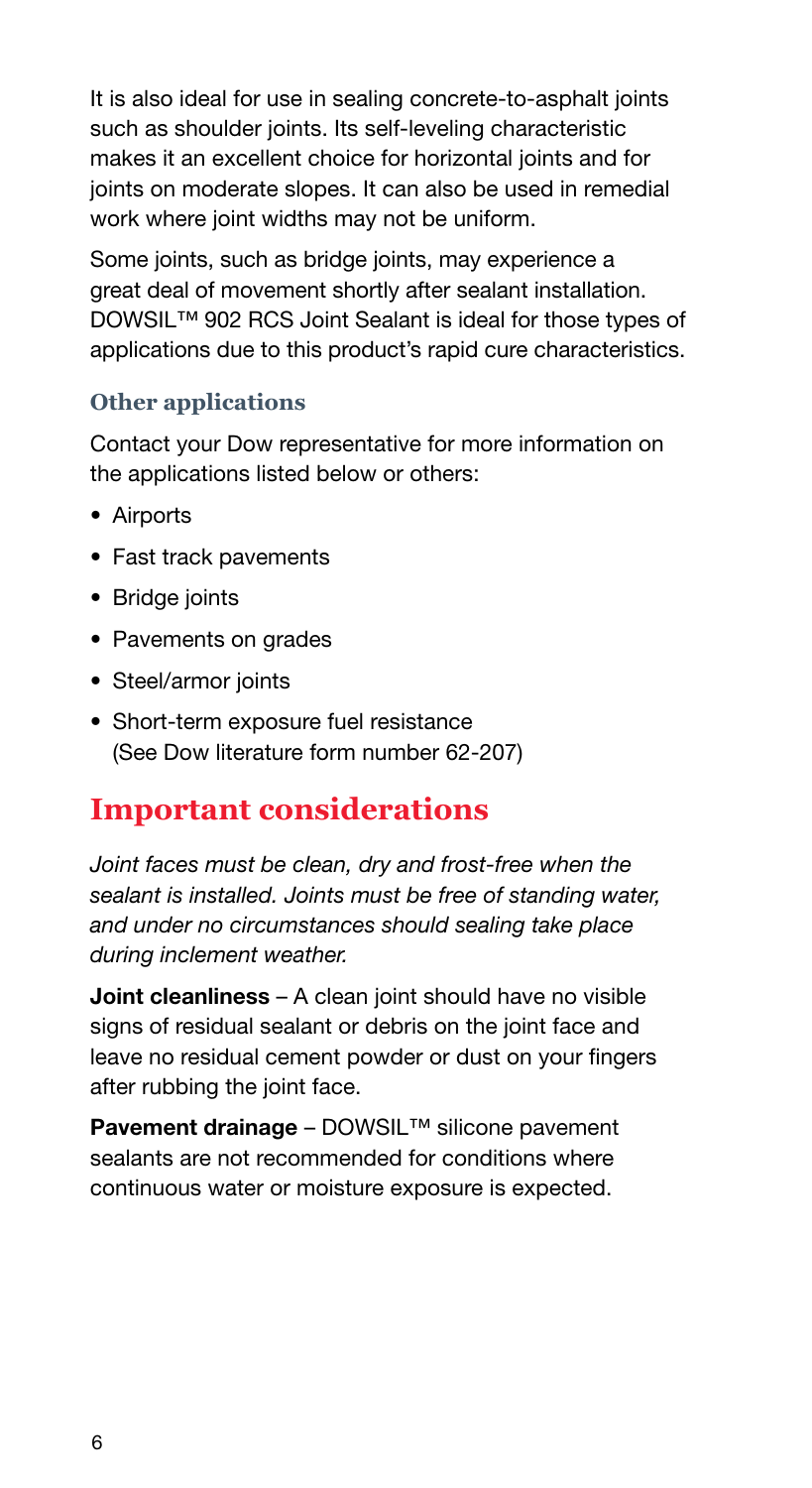Sources of subsurface water infiltration include a high water table, shallow or poor drainage ditches or improperly designed or maintained subsurface drainage systems. All potential applications should be reviewed to ensure the pavement has positive drainage. The correct application of a primer has been shown to enhance performance of the sealant in these situations; contact your Dow representative for more details.

**Dew point** – This is the temperature at which the air is saturated with moisture vapor and liquid water (dew) begins to form. Do not install sealant when the temperature is at or below the dew point. Additionally, conditions should be closely monitored if temperatures are approaching the dew point.

Inclement weather – If rain or other inclement weather occurs during joint preparation or sealing, all operations should cease and sufficient time must be allowed so the joints are dry prior to starting or continuing the sealing operation. Joints that were cleaned but left open during inclement weather may need to be cleaned again prior to sealing due to the potential for contamination from run-off water.

Confined spaces – DOWSIL™ silicone pavement sealants are not recommended for use in totally confined joints where the sealant is not exposed to atmospheric moisture during cure.

#### **Field adhesion test**

Prior to work of any kind pertaining to joint sealing, the joint sealing contractor, the owner or owner's representative and the Dow representative, should meet and discuss methods of installation and install a test section. A field adhesion test must be performed on the test section as outlined in Dow's field adhesion test procedure to confirm adhesion under site conditions. Field adhesion tests should also be performed and documented as the project proceeds.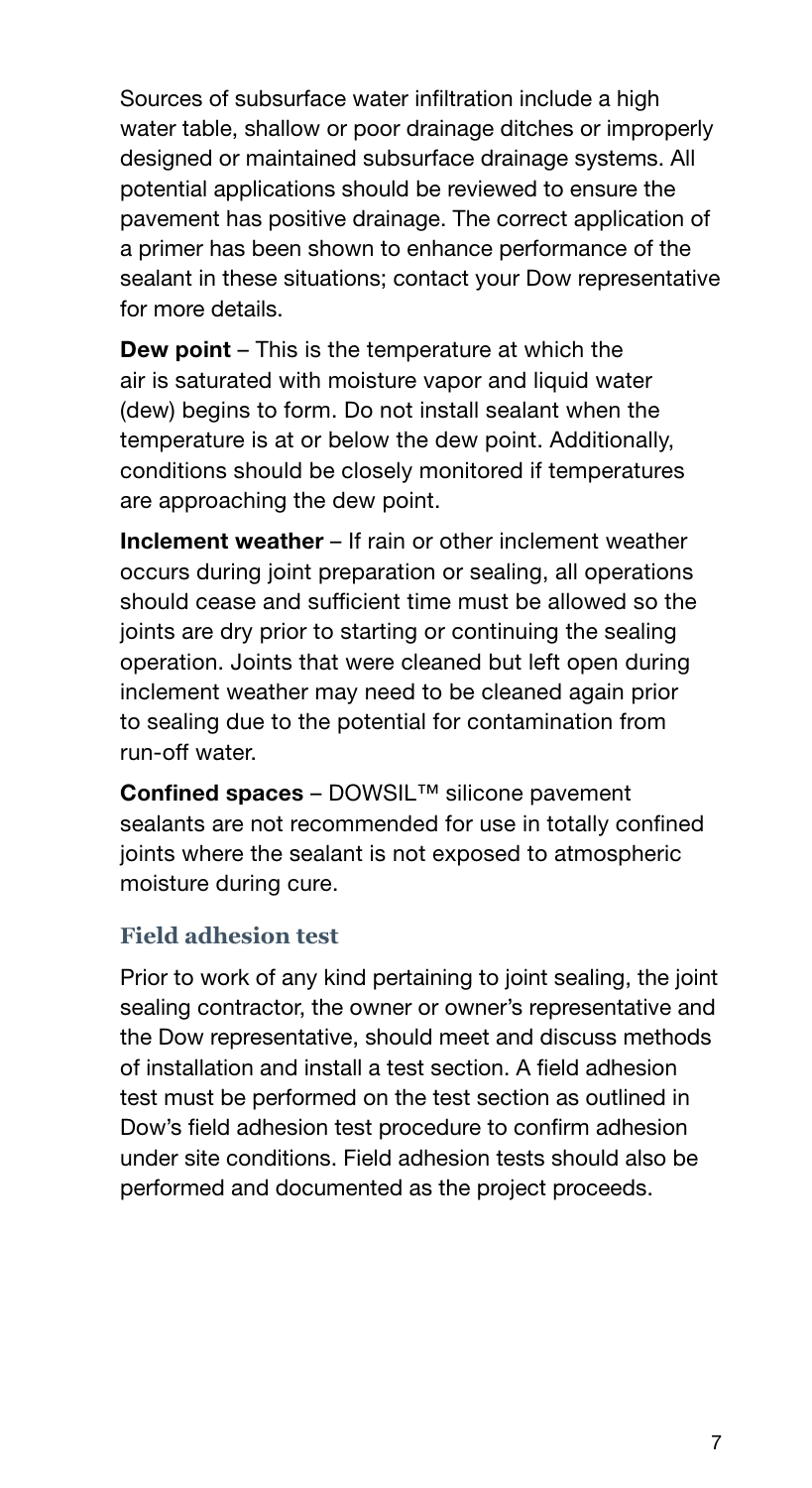The field adhesion test is a simple screening procedure that may help detect application problems, such as improper cleaning, use of improper primer, poor primer application or improper joint configuration. The sealant typically needs to cure 14 to 21 days prior to performing field adhesion tests.

- 1. Make a knife cut perpendicular to the joint from one side of the joint to the other.
- 2. Make two parallel cuts approximately 2" long, along each side of the joint.
- 3. Place a 1" mark on the sealant tab as shown in Figure 1.
- 4. Grasp the 2" piece of sealant firmly just beyond the 1" mark and pull at a 90º angle. Hold a ruler alongside the sealant.
- 5. If the 1" mark on the sealant can be pulled to the 5 1/2" mark on the ruler (total pull of 4 1/2" or 450% elongation) and held with no failure of sealant, the sealant should perform in a joint designed for +100/-50% movement.

#### **Figure 1 — Standard field adhesion hand pull test**

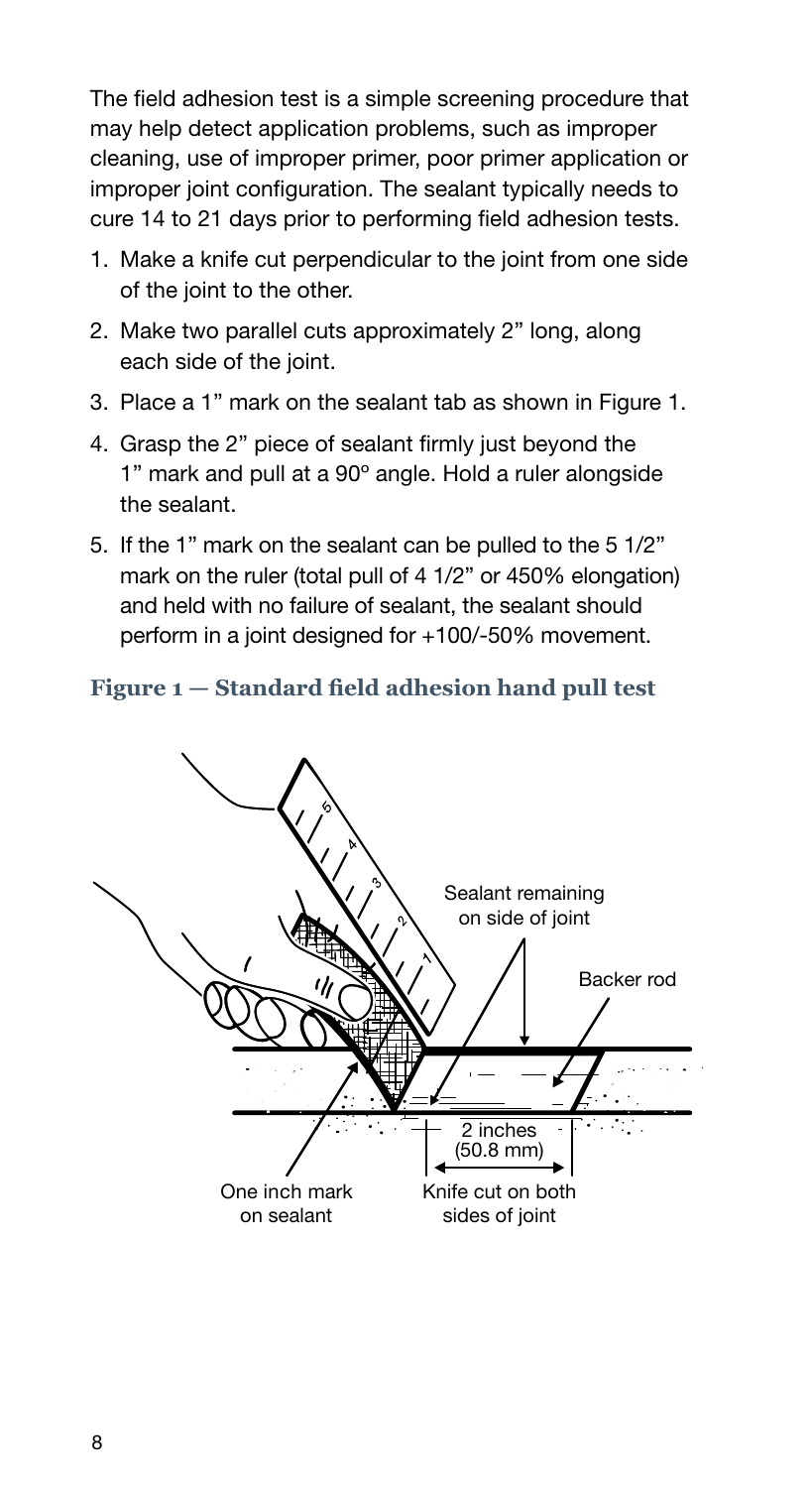### **How to use DOWSIL™ silicone pavement sealants**

#### **Cure characterisitcs**

DOWSIL™ silicone pavement sealants cure by reacting with atmospheric moisture, but the rate of cure is dependent on temperature and humidity. The cure will be faster with higher temperatures and humidity and slower with lower temperatures and humidity.

At a temperature of 75°F (24°C) and relative humidity of 50 percent, DOWSIL™ 888 Silicone Joint Sealant will skin over in under an hour and reach its ultimate properties in 7 to 14 days. Higher temperatures will reduce the initial skin over time and performance property time. Conversely, low temperatures will increase the skin-over time and increase the total cure time.

At a temperature of 75°F (24°C) and a relative humidity of 50 percent, DOWSIL™ 890-SL Silicone Joint Sealant will skin over in under an hour. The self-leveling sealant will reach its ultimate properties in 14 to 21 days. Like DOWSIL™ 888 Silicone Joint Sealant, skin over and cure times will decrease with warmer temperatures and increase with colder temperatures.

While it may require several days for the sealant to reach ultimate properties, roads or airfield applications may be reopened to traffic once the sealant forms a skin, generally within an hour during warm weather.

#### **Joint design**

Good sealant installation begins with good joint design, and anticipated movement is a key design consideration. While the high movement capability of DOWSIL™ silicone sealants provides added safety when anticipated and actual movements differ, proper design and correct installation procedures will maximize performance.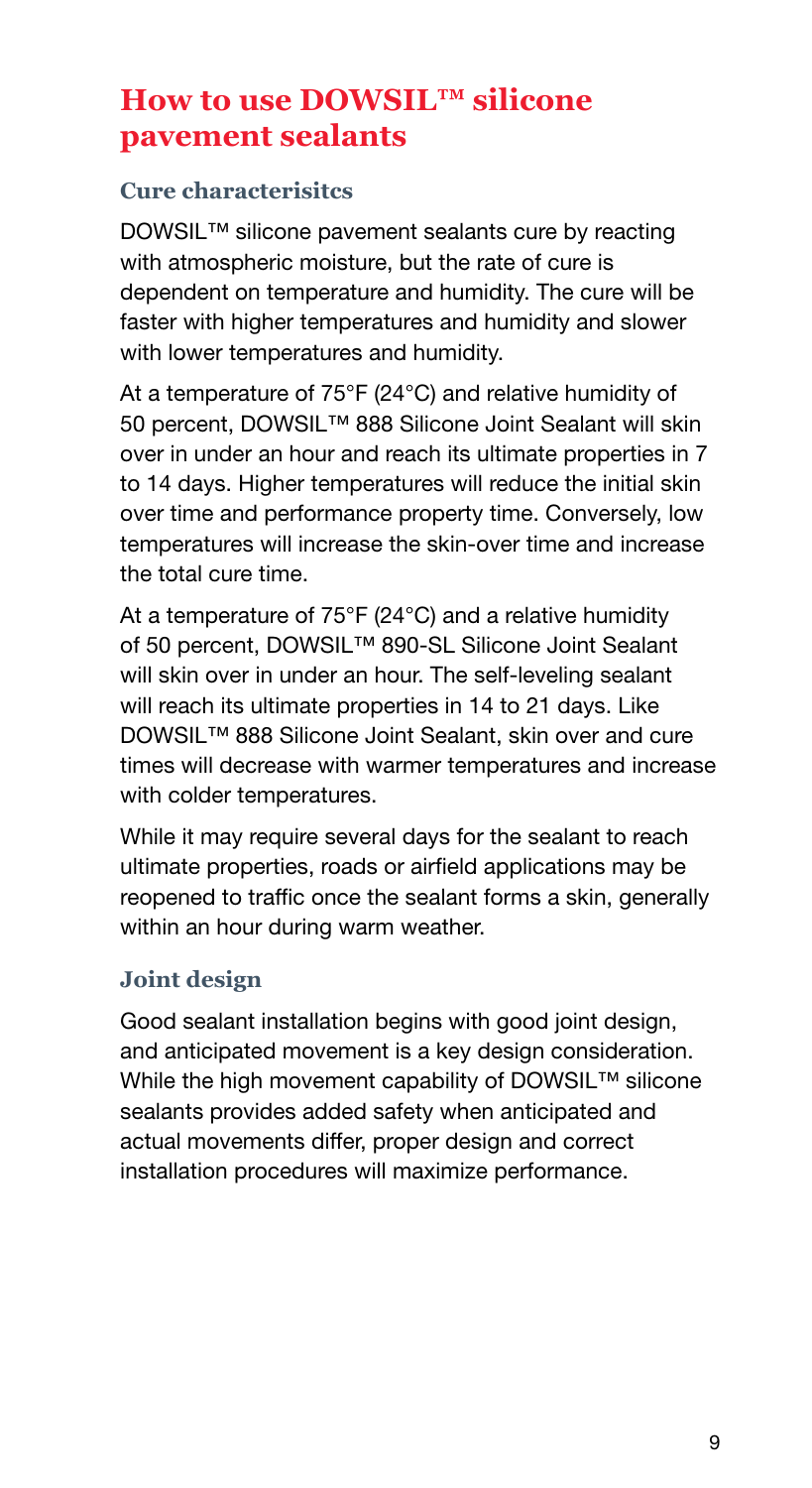#### **Joint width**

Joints may either be sawed or formed to the required dimensions. The minimum joint width recommended for DOWSIL™ silicone pavement sealants is 1/4 inch (6.35 mm).

Transverse joints must be wide enough to prevent excessive movement. A 1/4 inch (6.35 mm) wide joint with 20 foot (6 m) spacing may be satisfactory in a warm climate, but more severe climates with wide temperature ranges or less frequent spacing will require a wider joint. Joint spacing, the coefficient of thermal expansion of the pavement, expected temperature range, and the anticipated temperature at time of sealing must all be considered.

The pavement should be designed and joints sized so the maximum extension and compression do not exceed +100 and -50 percent respectively.

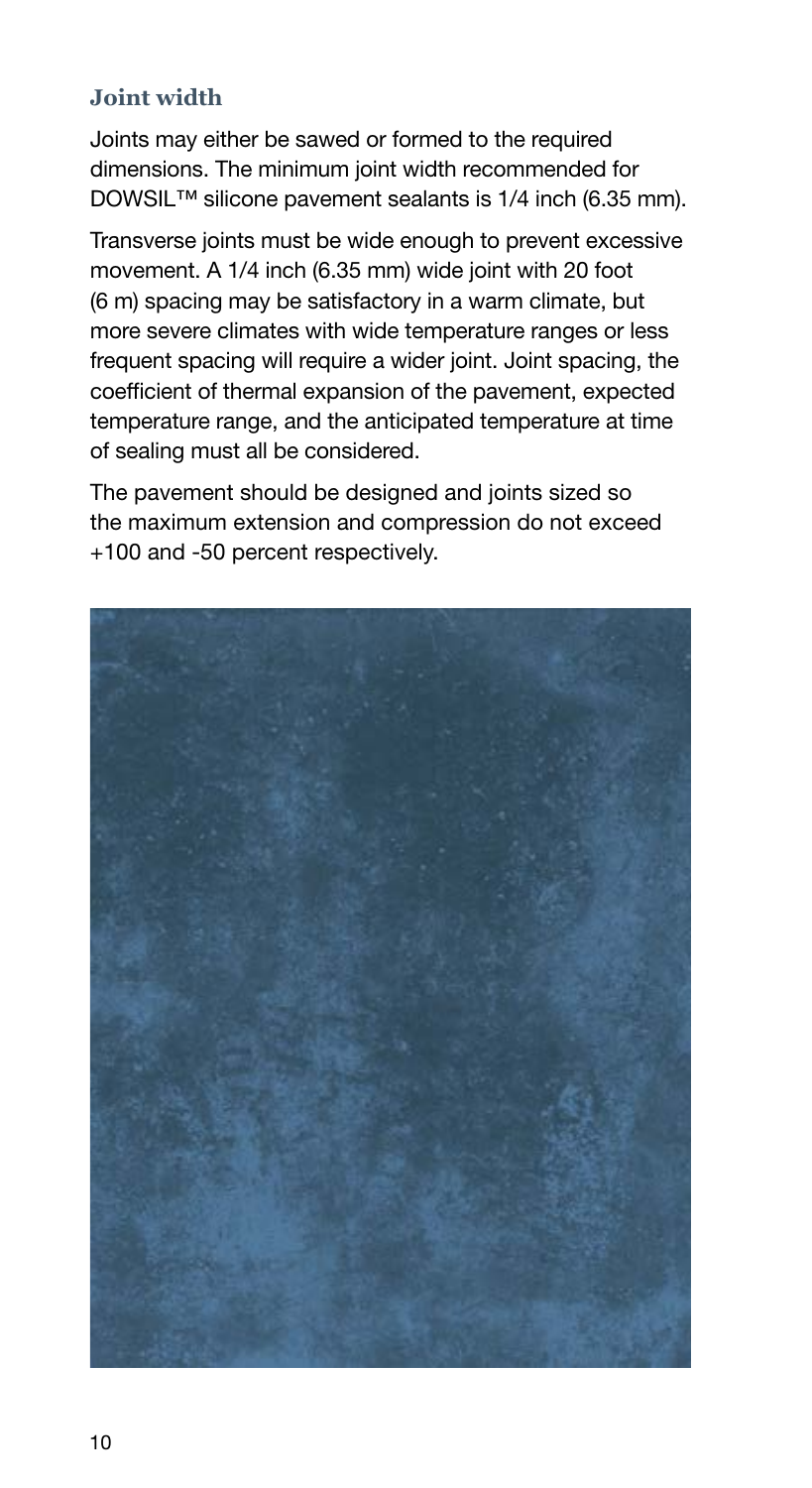#### **Figure 2 – Joint design considerations: DOWSIL™ 888 Silicone Joint Sealant**



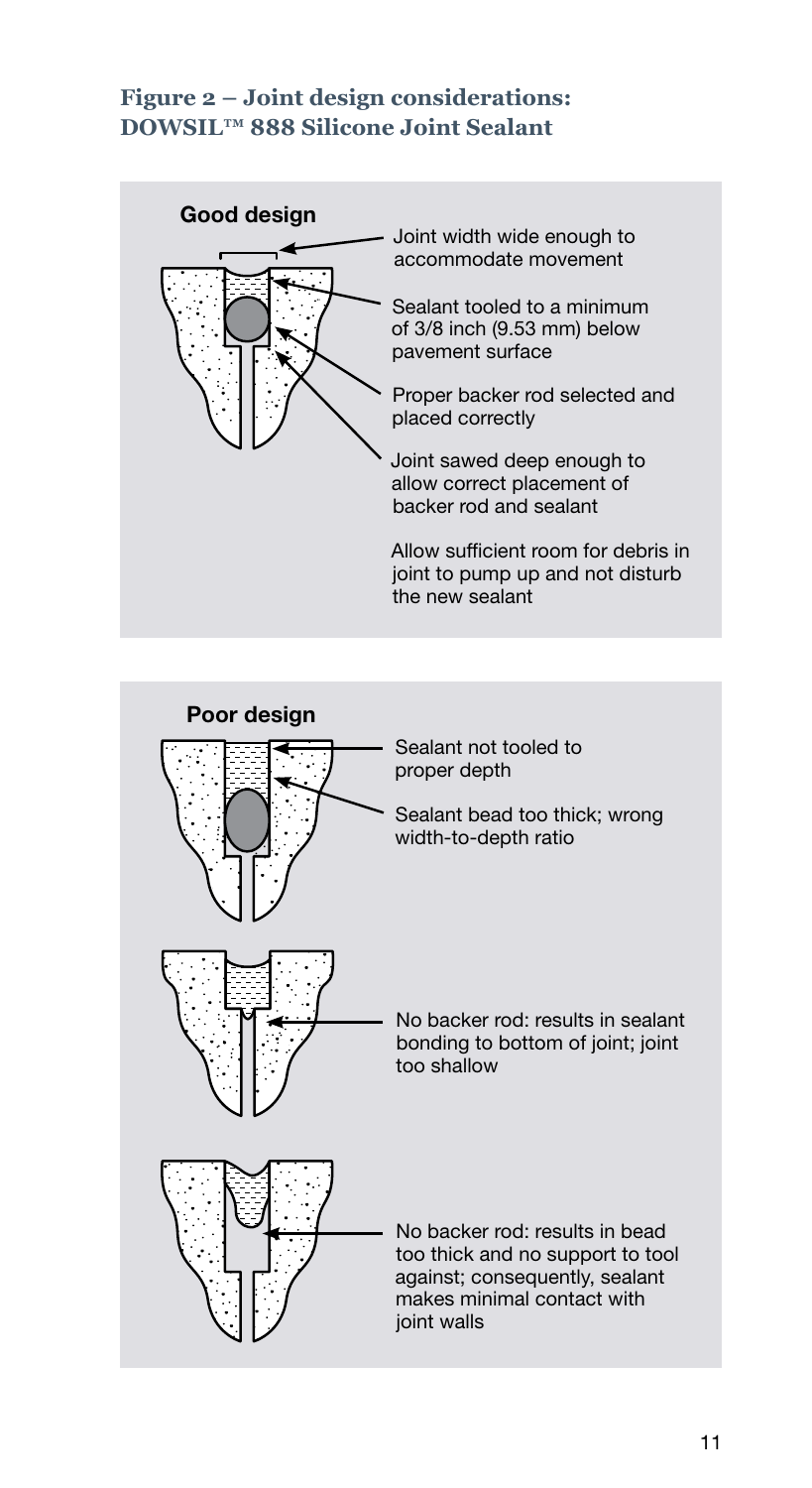#### **Figure 3 – Joint design considerations: DOWSIL™ 890-SL Silicone Joint Sealant**





\* Recess is measured from the highest point of the installed backer material to the lowest point of the pavement surface at the joint wall.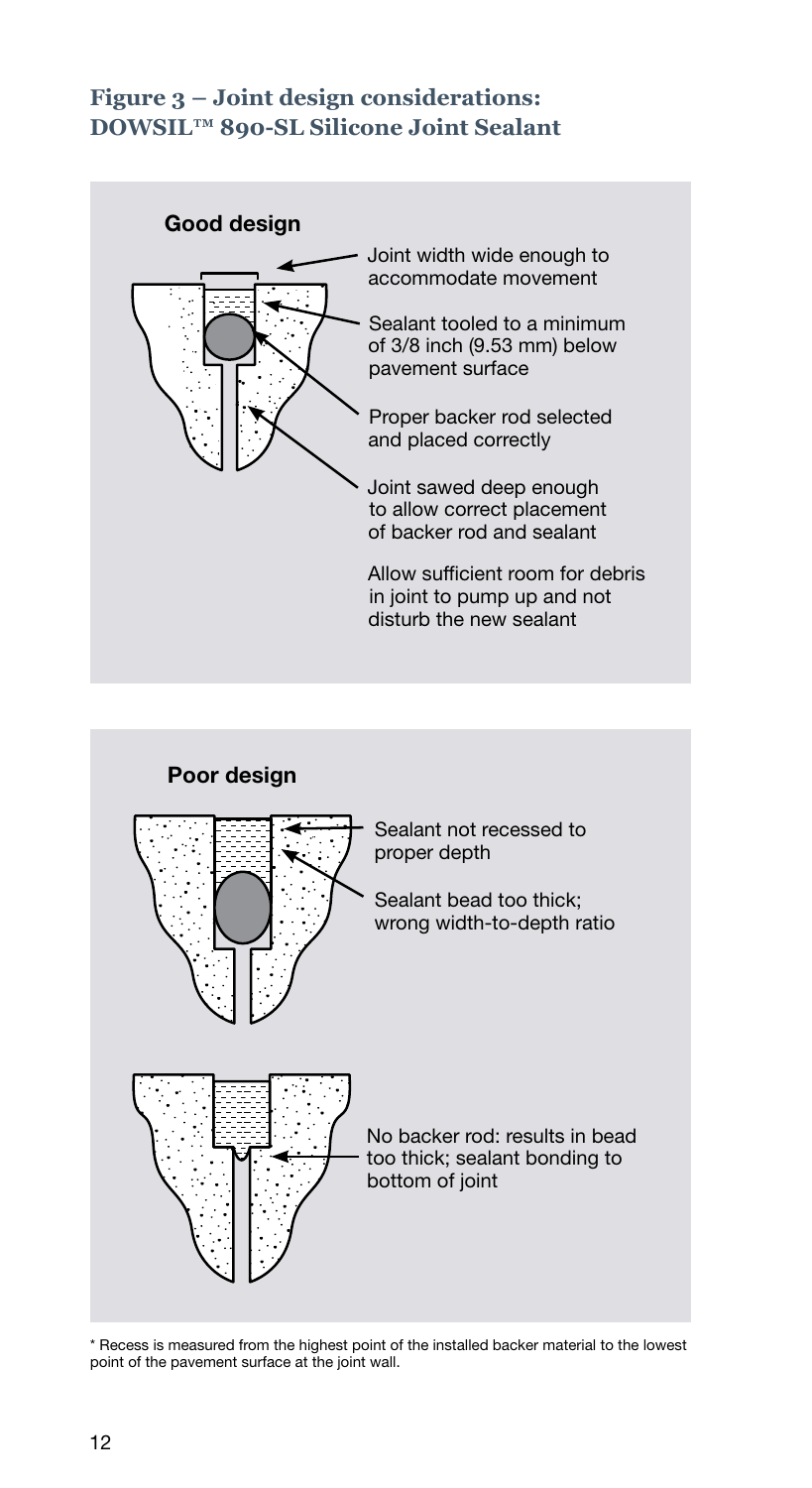#### **Joint depth**

The joint must be deep enough to allow proper placement of the sealant and a bond breaker/backer rod. Minimum depth requirements will vary slightly depending on joint width.

| Joint width       | Minimum recess        |
|-------------------|-----------------------|
| $1/4$ to 1 inch   | $3/8$ inch            |
| (6.35 to 25.4 mm) | $(9.53 \, \text{mm})$ |
| $>1$ inch         | $1/2$ inch            |
| $(> 25.4$ mm)     | $(12.7 \, \text{mm})$ |

#### **Table 1 — Recommended joint depth**

Experience has shown that better performance of DOWSIL™ silicone pavement sealants can be obtained by maintaining a recess of 3/8 inch (9.53 mm) or greater. It is especially important to maintain the proper recess as the joint width approaches and/or exceeds 1 inch.

#### **Joint preparation**

Obtaining the desired performance depends on using correct installation procedures. All contaminants, especially dried laitance from saw-cutting and previous sealants, must be removed with a high-pressure water wash followed by a sandblast after the joint dries. Leaving materials of this type on the surface of the joint face will prevent development of a good adhesive bond. A clean joint will have no visible signs of residual sealant or debris on the joint wall, and will leave no residual cement powder or dust on your fingers after rubbing the joint face.

DOWSIL™ 888 Silicone Joint Sealant will not bond to wet concrete. DOWSIL™ 890-SL Silicone Joint Sealant will not bond to wet asphalt or concrete. Moisture in and on the pavement is difficult to detect. The pavement must be allowed to dry. When in doubt, it is wiser to allow additional drying time than to risk sealant adhesion failure.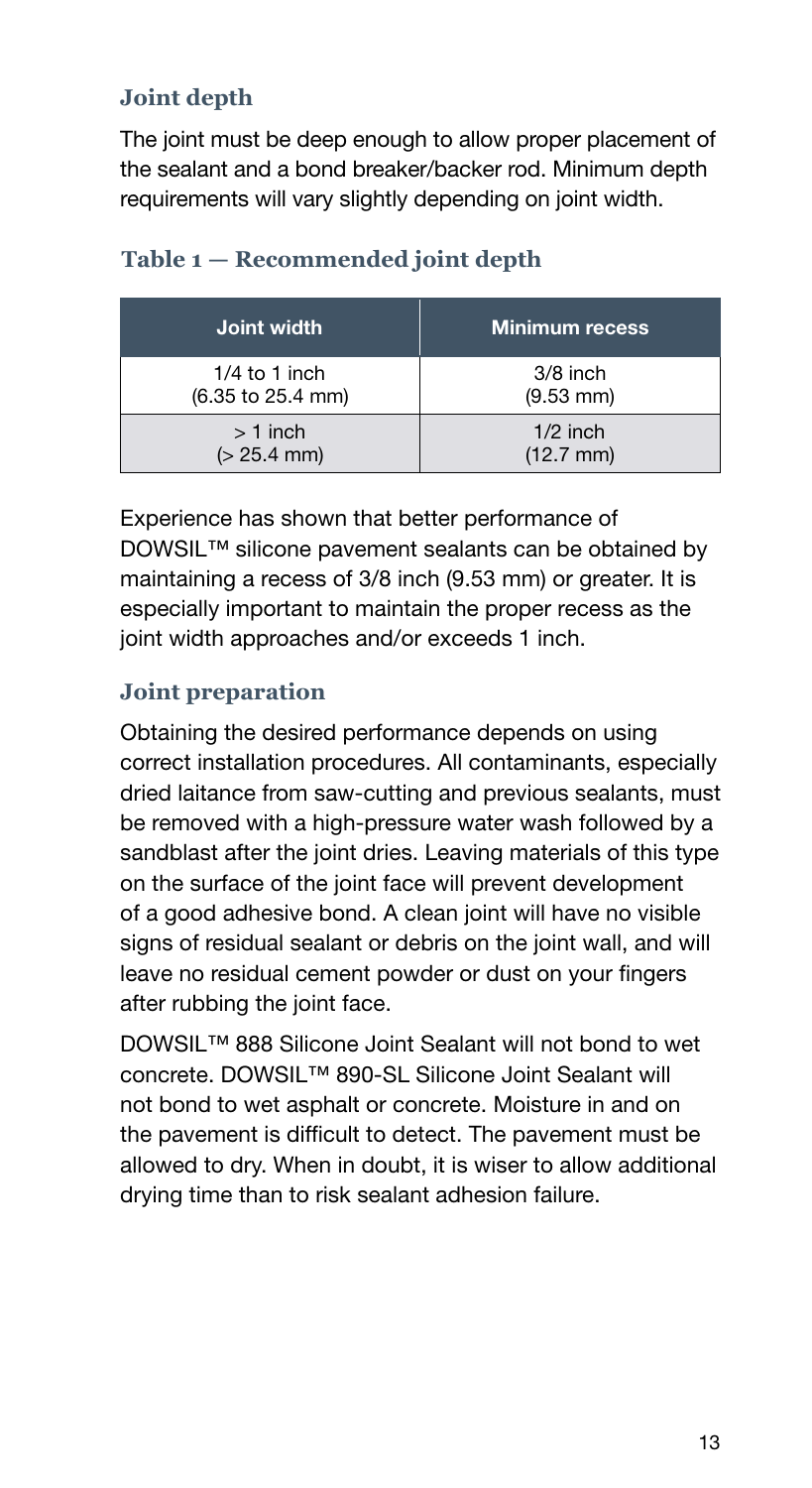After drying, it is especially important to sandblast the top portion of the joint the sealant will contact. When sandblasting, follow all federal, state and local laws and regulations regarding the proper use and handling of equipment. The primary purpose is to remove traces of residual laitance. The sandblasting nozzle must be held at an angle to the joint face and within 1 or 2 inches (25.4 or 50.8 mm) of the pavement. Pointing it toward the bottom of the joint or at too great a distance from the face allows the force of the blast to dissipate resulting in ineffective cleaning. These points and others regarding surface preparation of new and old concrete pavement are expanded upon in following sections.

#### **Backer rod selection**

An essential element in good joint design is the use of a bond breaker or backer rod. A primary function of the backer rod is to act as a bond breaker, preventing threesided adhesion of the sealant while at the same time forming the desired cross-section of the sealant bead. Failure to utilize a backer rod will allow the sealant to bond to the bottom of the joint, which may result in excessive stress on the sealant.

Another function of the backer rod is to control the thickness of the sealant bead. The backer rod should be approximately 25 percent oversized so that it fits tightly into the joint. A loose backer rod will be pushed deeper into the joint when the sealant is installed and will not provide adequate support for proper tooling of DOWSIL™ 888 Silicone Joint Sealant. Thus, the thickness of the sealant bead cannot be controlled as required. With proper tooling, DOWSIL™ 888 Silicone Joint Sealant is pushed down onto the backer rod and firmly against the joint walls, resulting in intimate contact, proper wetting and good adhesion with the joint walls. DOWSIL™ 890-SL Silicone Joint Sealant requires a tight fitting backer rod to control thickness of the sealant bead and to prevent the sealant from bypassing the backer rod to the bottom of the joint.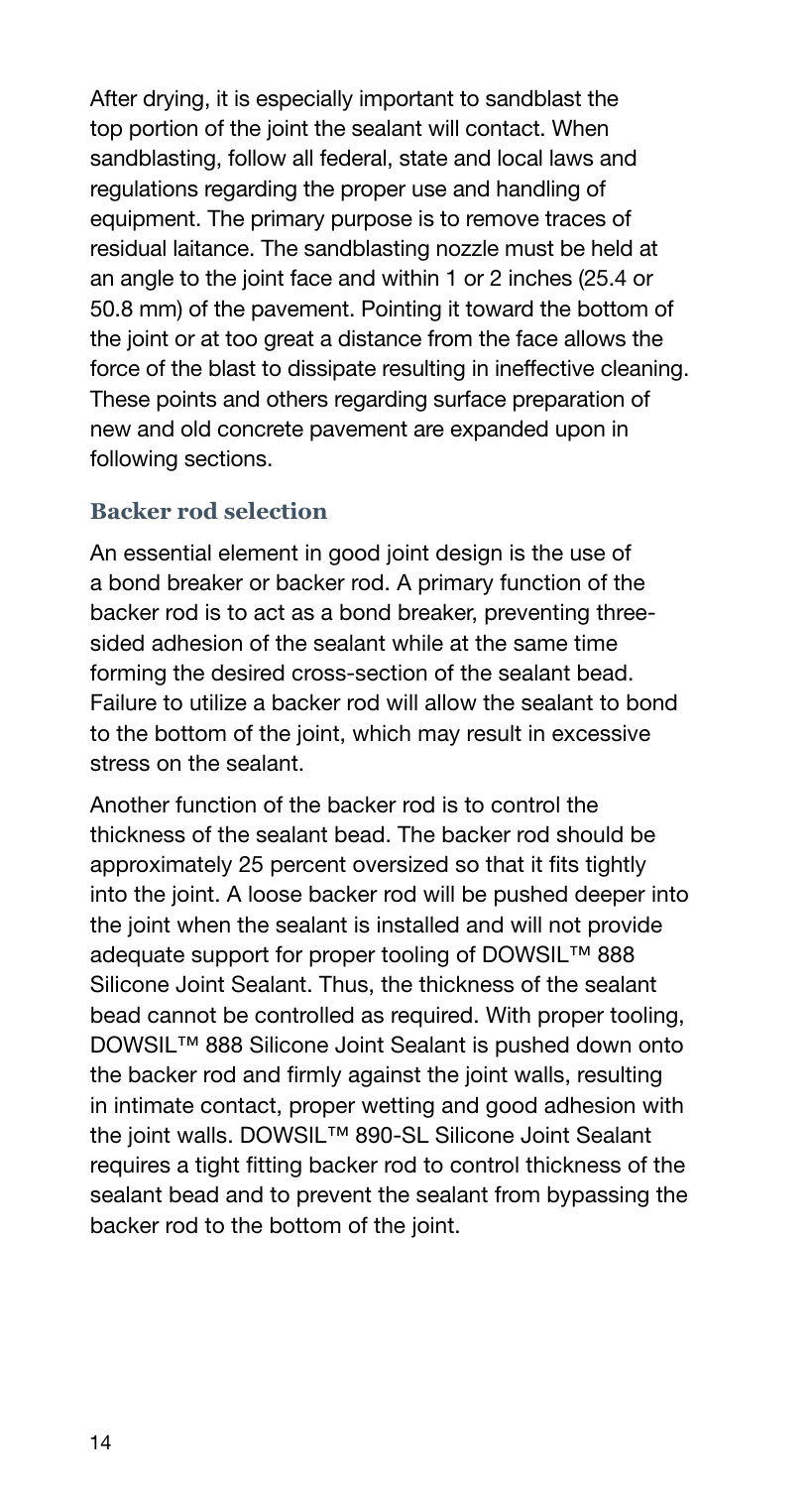Failure to use a backer rod, or use of the wrong material, will likely result in reduced performance of the sealant. Dow recommends the use of a closed cell, expanded polyethylene foam rod for general use with DOWSIL™ silicone pavement sealants. Where the joints are irregular, backer rods with a skin that prevents water absorption help prevent the self-leveling sealants from bypassing the backer rod and allow the sealants to enter the bottom of the joint. In all cases, the backer rod must be oversized so that it fits tightly in the joint.

#### **Sealant and backer rod placement depths**

The sealant bead must be recessed a minimum of 3/8 inch (9.53 mm) below the pavement surface. The sealant bead should be a minimum of 1/4 inch (6.35 mm) thick but not greater than 1/2 inch. A width-to-depth ratio of 2:1 is suggested for joints less than one inch wide and should be maintained throughout the bead whenever possible. This ratio is not applicable for joints 1/4 inch wide or joints over 1 inch wide.

If other operations, such as diamond grinding, are to be performed after sealant installation, the sealant recess and the resulting joint depth and backer rod placement may need to be increased. Preferably, the sealant should be installed after surface grinding to avoid damage to the sealant.

#### **Sealing new concrete pavement**

Before attempting to seal joints in new concrete, the concrete must be given adequate time to cure, dry and develop strength so the joint reservoir can be sawed without concrete damage (e.g. raveling, spalling, etc.). The time between sawing of the initial cut (contraction cut to control cracking) and the joint sealant reservoir will depend on such factors as mix design (e.g. conventional, Fast Track, High Early Concrete mixes), cement type, time of year concrete is placed, temperature, etc. Only clean and dry joints should be sealed.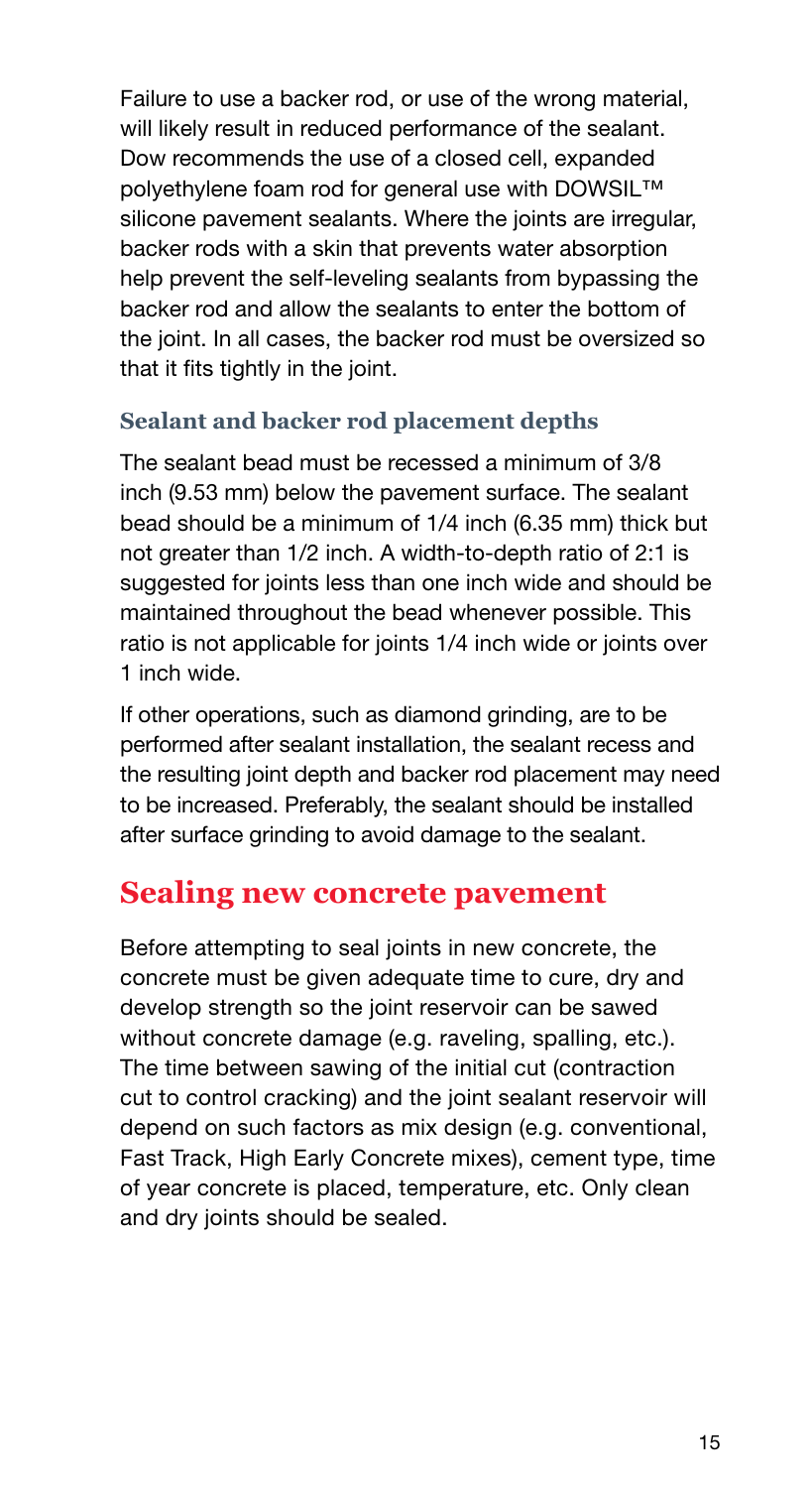For conventional concrete mixes, it is recommended that the concrete be allowed to cure and dry a minimum of seven days in good drying weather before installing DOWSIL™ silicone pavement sealants. Cold, wet, inclement weather will require a longer drying time. An additional day of good drying weather should be allowed for each day of poor drying weather.

DOWSIL™ silicone pavement sealants have been successfully used in many Fast Track and High Early Concrete applications. Because of the continued introduction of new methods and mix types, please contact your Dow representative for current recommendations in these applications.

Joint sealant reservoirs are prepared by saw-cutting the concrete to the specified width and depth. It is recommended that freshly sawed joints be washed with high-pressure water immediately after sawing to remove most of the saw slurry from the joint faces. Joint washing should be in one direction (working forward) to minimize recontamination.

After the joints have dried, they should be sandblasted to remove residual laitance from the joint walls. Sandblasting should be done in two passes, one pass for each face, with the nozzle held at an angle to the joint face and within 1 or 2 inches (25.4 or 50.8 mm) of the pavement. Sandblasting should be done to the depth at which the sealant and backer rod are to be installed.

Experience has shown that the best method for removing contaminants is by sandblasting the dry joint that was previously flushed with water after the saw-cutting process. Other techniques, such as grinding or wire-brushing, are not recommended. They have been found to be less effective due to possible operator error and/or equipment problems. If conditions are such that sandblasting is not permitted, high-pressure waterblasting may be used as an alternative. Contact your Dow representative *before* attempting to use this joint cleaning method to discuss the appropriate procedures.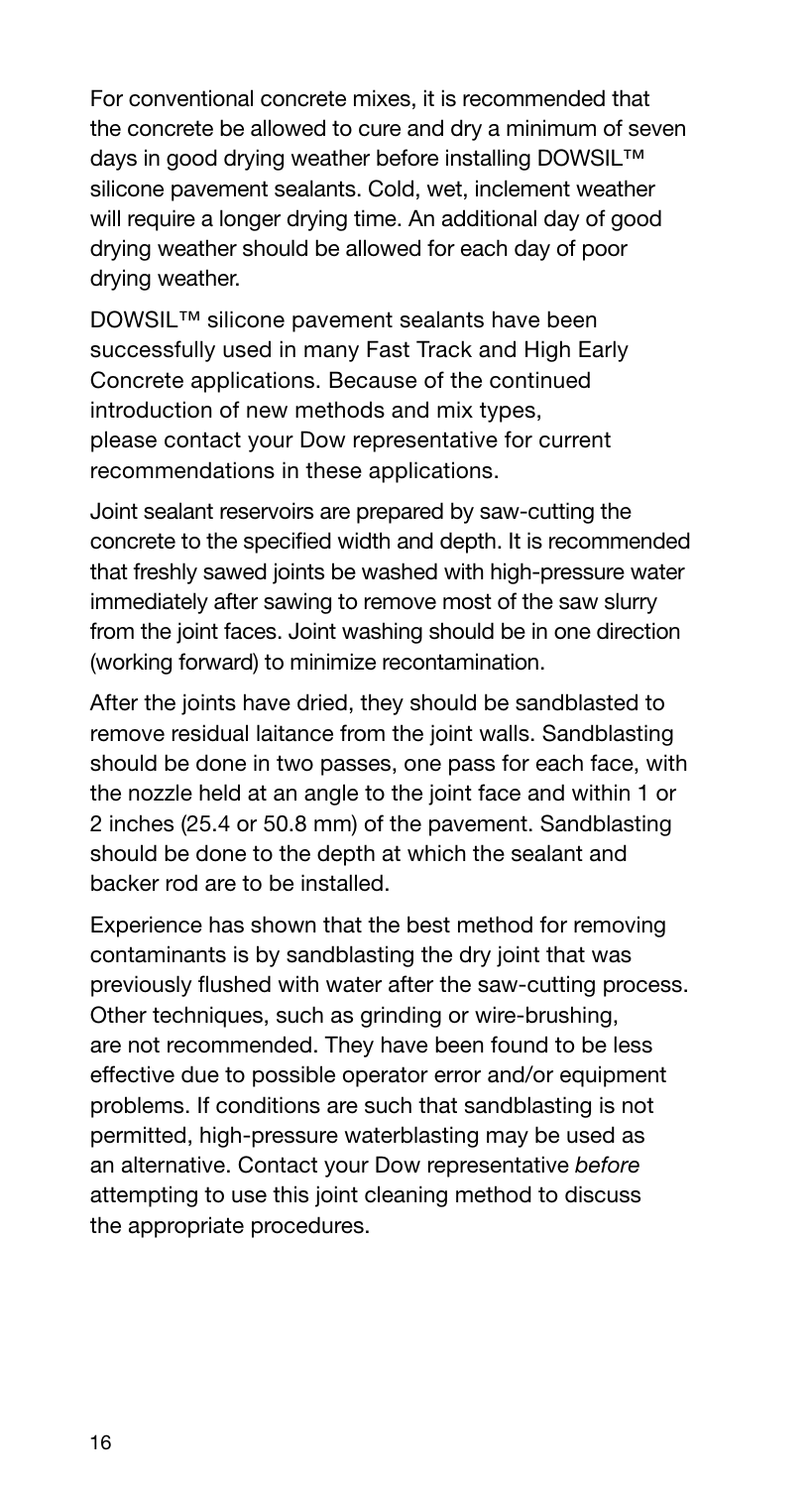After sandblasting, the blasting media, as well as any dust and dirt deposited by wind and traffic, must be blown out of the joint and away from the area around it using a high-pressure air blast. As with the water wash, the air blast should move in only one direction (forward) to prevent recontamination of the joint. Compressed air, at a pressure of at least 90 psi (620 kPa), should be used to blow out the joint just before installation of the backer rod. Air compressors used for this purpose must be equipped with traps capable of providing moisture-free and oil-free air.

Just before the backer rod is installed into the joint, rub your finger across the dry joint face to determine that residual dust or dirt has been removed. If joints still contain dust or dirt, contaminants must be removed before backer rod and sealant installation.

Solvents should not be used to remove oils, because they generally only carry the materials further into the concrete pores or spread them over the surface. Solvents that have not completely flashed may also affect the sealant cure process.

*Note: Many new concrete additives are being sold to the highway industry that allow concrete to be placed and opened to traffic in less time. These materials may be additives to or substitutions for Portland Cement Concrete. When using any of these new materials, adhesion testing of DOWSIL™ silicone pavement sealants is suggested. To test adhesion, submit samples of the material to Dow at least 30 days before anticipated use. Dow will test the material and provide you with specific recommendations.*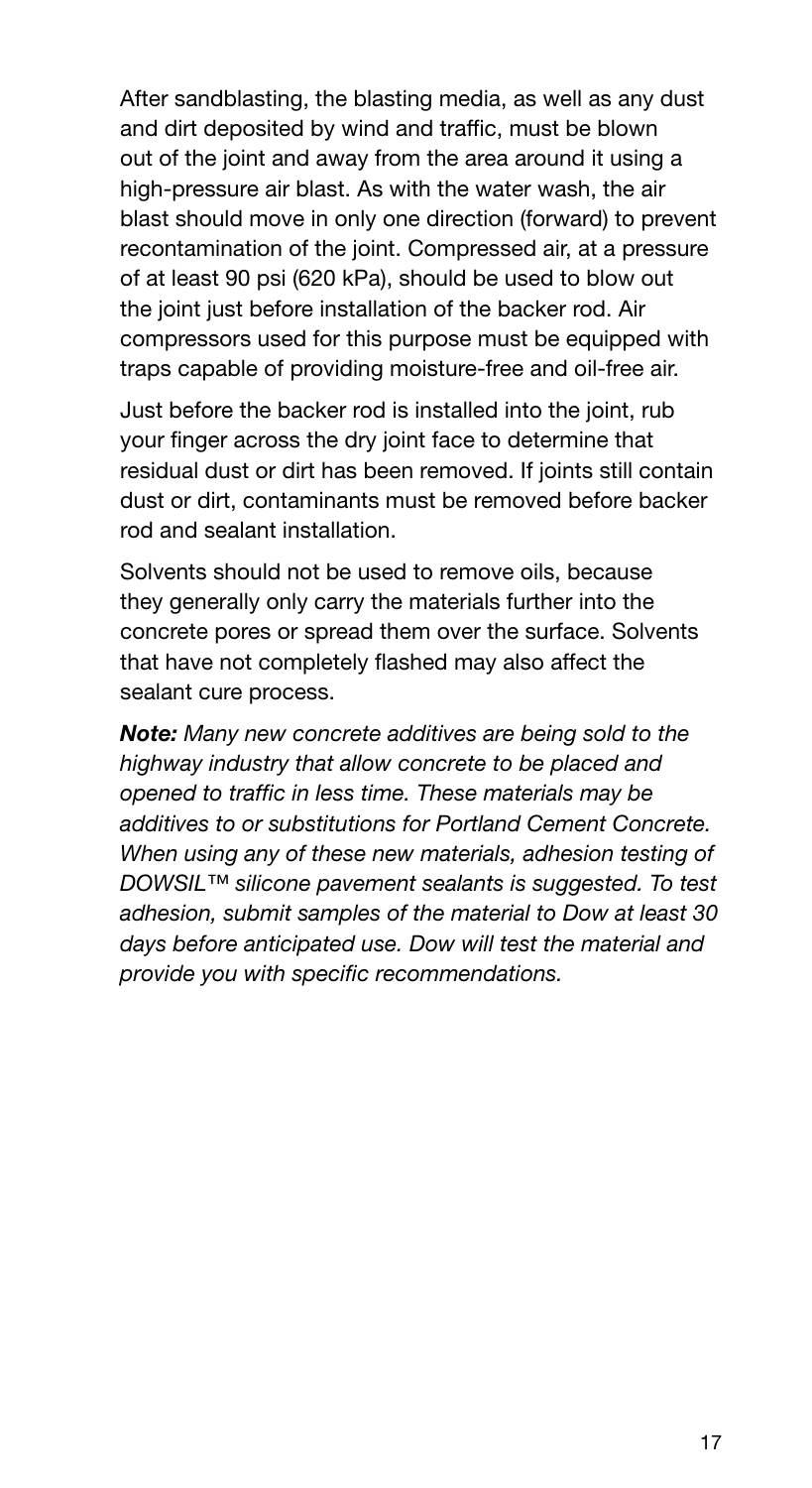### **Resealing old concrete pavement**

The installation techniques required for resealing can be summarized as removal of old sealant/seal, proper cleaning of the joint and installation of the bond breaker and sealant.

The tools and techniques used to remove the existing sealant or joint filler will be determined by the material in the joint and by available equipment. The old sealant can be removed by cutting or saw-cutting, which slightly widens the joint, to produce a new surface for sealing. Some materials, compression seals for example, are simply pulled out of the joint and then sandblasted to remove the lubricant/adhesive.

After removing previous materials, immediately highpressure water wash the joint to remove sawing residue. Wash in one direction (forward) to prevent recontamination. When the joint has dried, it should be sandblasted to remove any residual dust using techniques described previously.

After sandblasting, the joint should be blown out with compressed air at a pressure of at least 90 psi (620 kPa) to remove blasting media and dust. Air should be free of oil and water.

As a final check before bond breaker and sealant installation, the joints should be inspected for residual dust and/or old sealing material. If dust or old sealing materials remain, contaminants should be removed using techniques described previously.

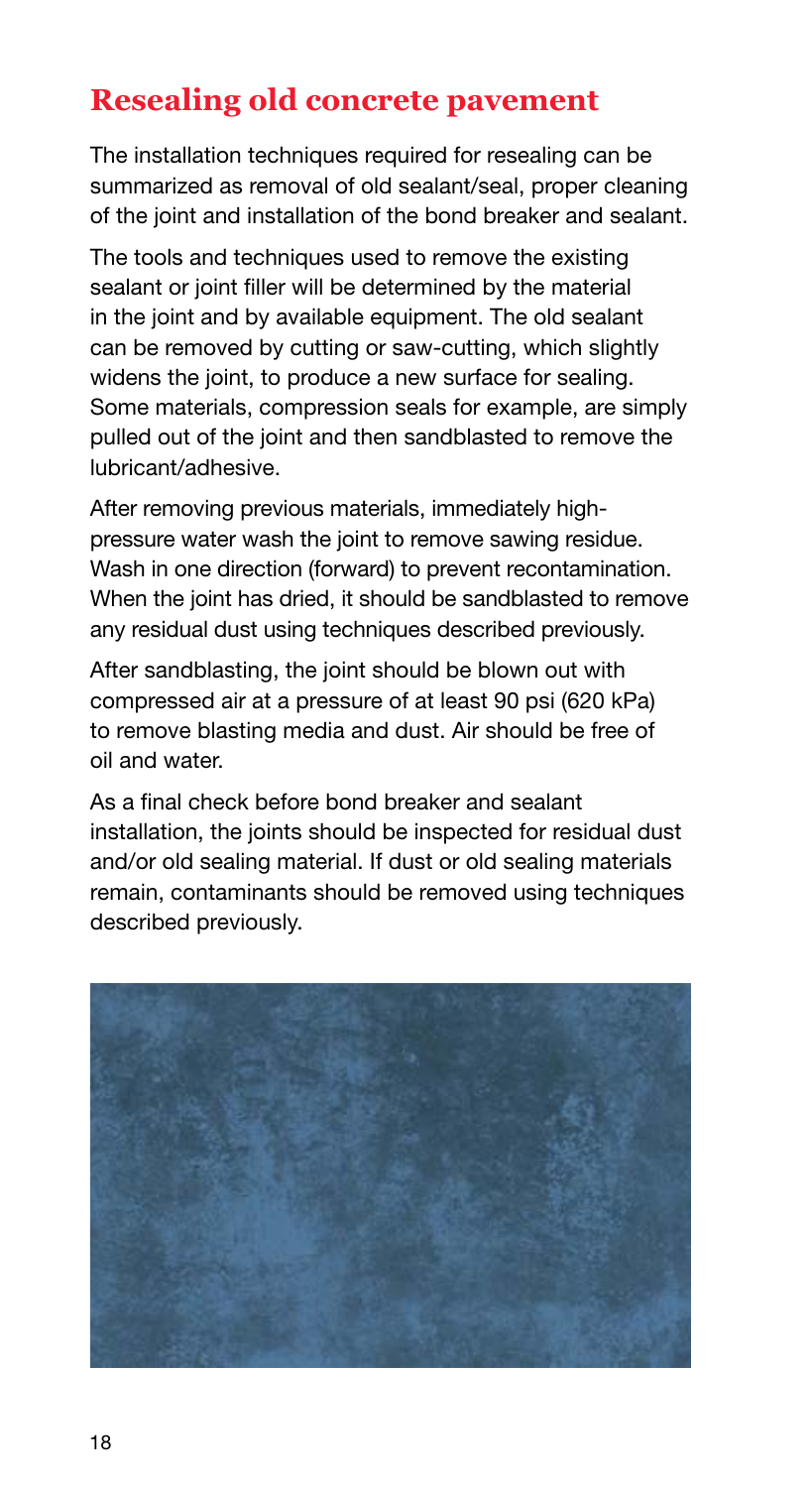| <b>Joint</b><br>width,<br><b>inches</b> | <b>Sealant</b><br>bead<br>thickness,<br><b>inches</b> | <b>Minimum</b><br>joint<br>depth,<br>inches | <b>Backer</b><br>rod<br>diameter,<br><b>inches</b> | Coverage,<br>linear feet<br>per gallon |
|-----------------------------------------|-------------------------------------------------------|---------------------------------------------|----------------------------------------------------|----------------------------------------|
| 1/4                                     | 1/4                                                   | $1 - 1/8$                                   | 3/8                                                | 309                                    |
| 3/8                                     | 1/4                                                   | $1 - 3/8$                                   | 1/2                                                | 205                                    |
| 1/2                                     | 1/4                                                   | $1 - 3/8$                                   | 5/8                                                | 154                                    |
| 5/8                                     | 5/16                                                  | $1 - 5/8$                                   | 3/4                                                | 99                                     |
| 3/4                                     | 3/8                                                   | $1 - 7/8$                                   | 1                                                  | 69                                     |
| 7/8                                     | 7/16                                                  | $\mathcal{P}$                               | 1                                                  | 51                                     |
| 1                                       | 1/2                                                   | $2 - 1/8$                                   | $1 - 1/4$                                          | 39                                     |
| >1                                      | 1/2                                                   | $> 2 - 1/8$                                 | $>1-1/4$                                           |                                        |

**Table 2 — Theoretical estimating requirements\***

\*Actual yield will vary depending on deviation from calculated bead shape, tooling techniques, backer material placement, waste, and applicator experience.

|  | Table $3$ – Theoretical estimating requirements* |
|--|--------------------------------------------------|
|  |                                                  |

| <b>Joint</b><br>width,<br>mm | <b>Sealant</b><br>bead<br>thickness,<br>mm | <b>Minimum</b><br>joint<br>depth,<br>mm | <b>Backer</b><br>rod<br>diameter,<br>mm | Coverage,<br>linear<br>meters<br>per liter |
|------------------------------|--------------------------------------------|-----------------------------------------|-----------------------------------------|--------------------------------------------|
| 6.35                         | 6.35                                       | 28.6                                    | 15.9                                    | 26                                         |
| 9.35                         | 6.35                                       | 34.9                                    | 15.9                                    | 17.6                                       |
| 12.7                         | 6.35                                       | 34.9                                    | 15.9                                    | 13                                         |
| 15.9                         | 7.94                                       | 41.3                                    | 17.5                                    | 8.3                                        |
| 19.1                         | 9.53                                       | 47.6                                    | 19.1                                    | 5.5                                        |
| 22.2                         | 11.1                                       | 50.8                                    | 20.6                                    | 4.2                                        |
| 25.4                         | 12.7                                       | 54                                      | 22.2                                    | 3                                          |
| > 25.4                       | 12.7                                       | > 54                                    | 25.4                                    |                                            |

\*Actual yield will vary depending on deviation from calculated bead shape, tooling techniques, backer material placement, waste, and applicator experience.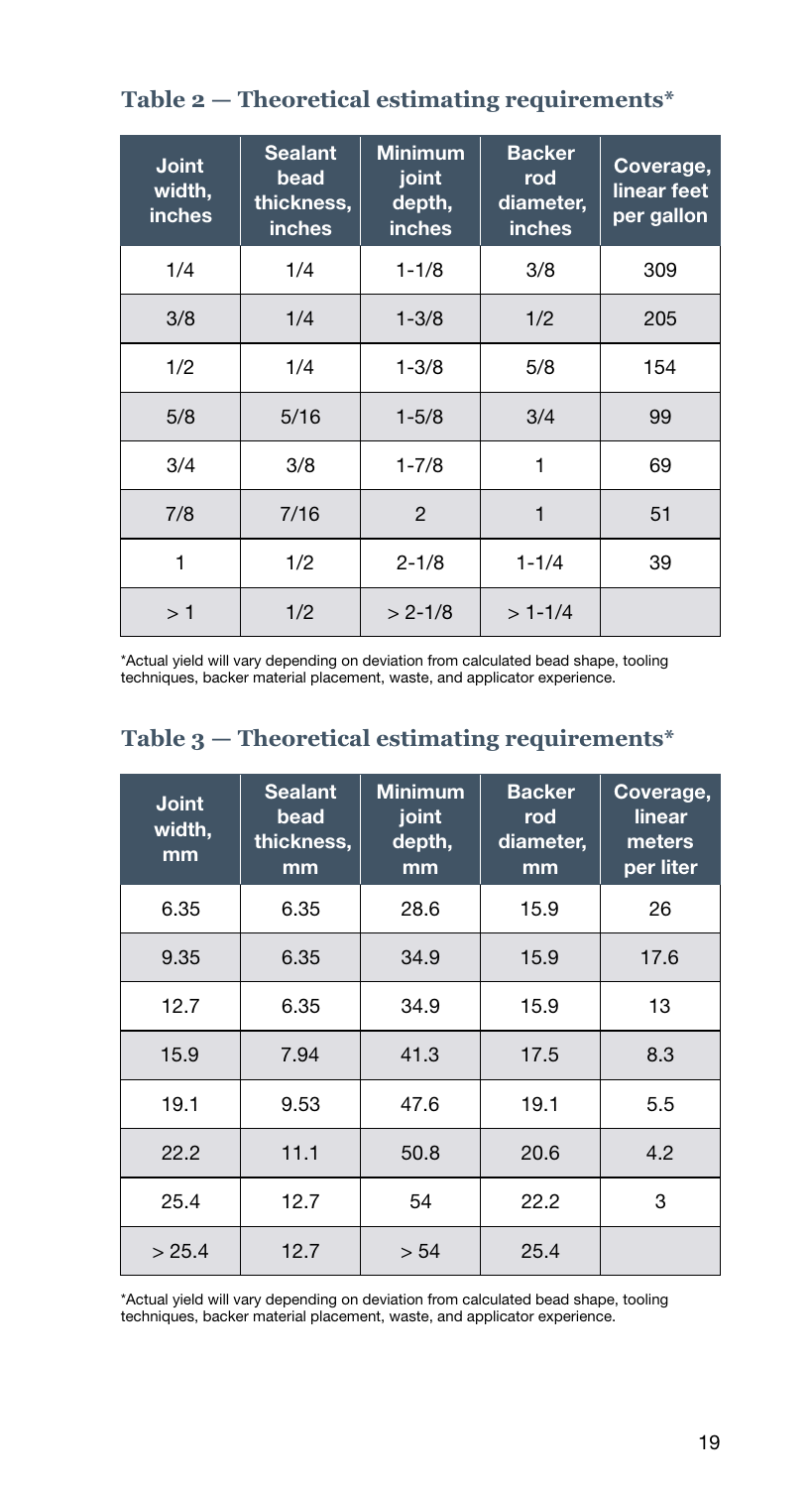### **Full depth asphalt pavements**

*Note: Only DOWSIL™ 890-SL Silicone Joint Sealant is recommended for sealing joints in asphalt pavements.*

#### **Sealing new asphalt pavements**

Before attempting to seal joints in new asphalt, the asphalt must be given sufficient time to cool and to cure so damage will not result from sawing. This time will depend upon a number of factors, such as mix design, time of year for placement, geographic location and past experiences. The asphalt must also be completely dry prior to sealant installation.

Joints should be prepared by saw-cutting to the specified width and depth. Routers (i.e. impacting devices) should not be used, as routing of asphalt pavements can cause damage to the pavement, which in turn may lead to poor joint performance. In new construction, a shallow cut is recommended where the backer material is placed on the bottom of the joint. A shallow cut saves time and saw blades. All joints to be sealed must be sound, clean, dry and frost-free.

Freshly sawed joints should be washed with water immediately after sawing to remove any loose material from the joint faces. Wash the joint in a forward direction to prevent or minimize recontamination. Any contaminants remaining on the surface of the joint wall may prevent development of a good bond.

Experience has shown the best method for removing contaminants is by sandblasting the dry joint that was previously flushed with high-pressure water after the sawcutting process. Other techniques, such as grinding, wirebrushing or routing, have been found to be less effective and may cause damage to the joint.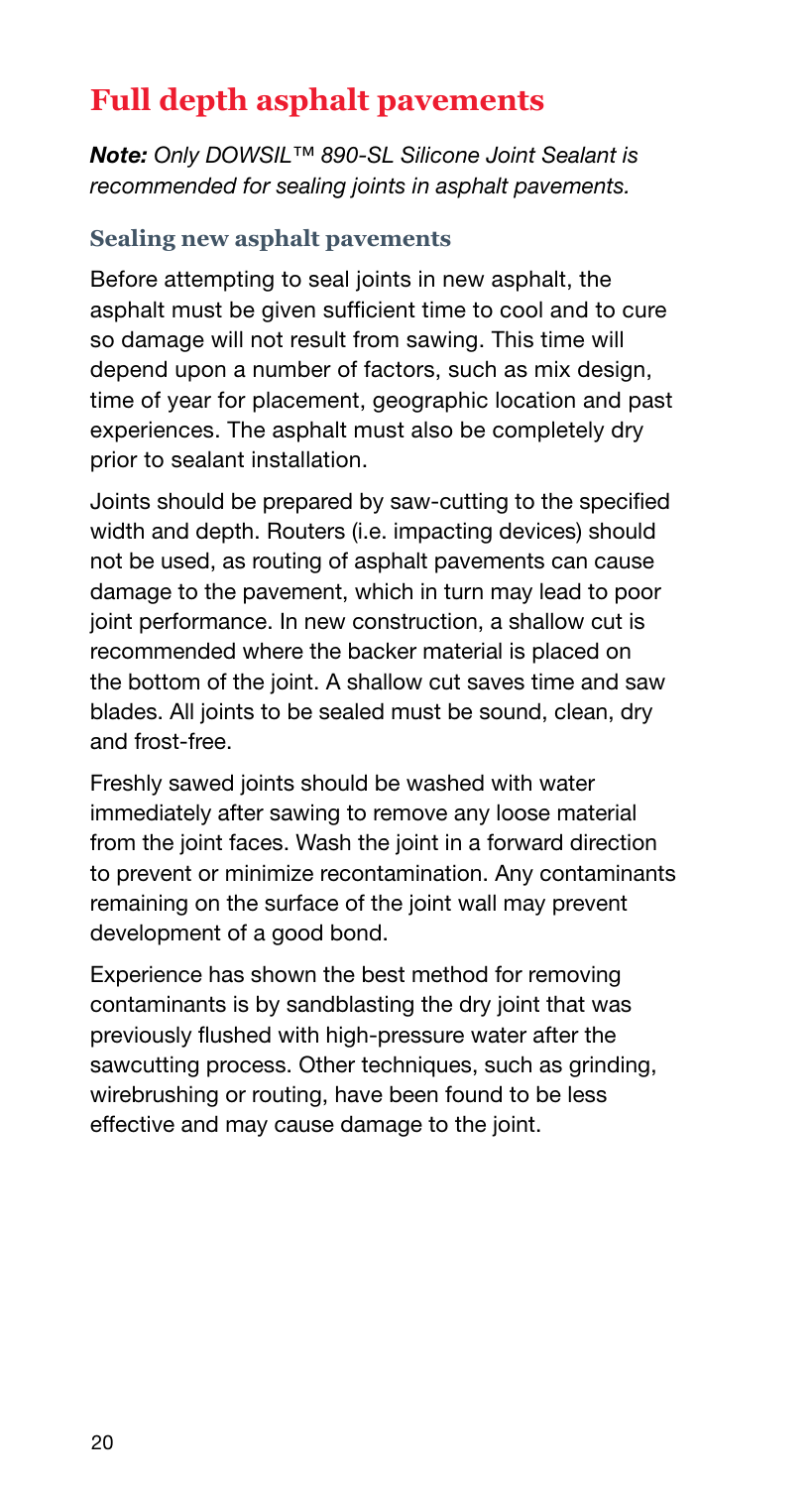Sandblasting should be done in two passes, one pass for each face, with the nozzle held at an angle to the joint face and within 1 or 2 inches (25.4 or 50.8 mm) of the pavement. Sandblasting should be done to the depth at which the sealant and backer material are to be installed. The blasting media, as well as dust and dirt deposited by wind and traffic, must be blown out of the joint and away from the area around it using a high-pressure air blast. The air blast should move in a forward direction.

Compressed air, at a pressure of at least 90 psi (620 kPa), should be used to blow out the joint just before installation of the backer rod. Air compressors used for this purpose must be equipped with traps capable of providing moisture-free and oil-free air. Just before actual sealing the joint, rub your finger across the dry joint face to determine that residual dust has been removed. If joints still contain dust or dirt, these contaminants must be removed before backer rod and sealant installation.

#### **Resealing old asphalt pavements**

All old sealant and/or joint filler must be removed prior to sealant installation. The tools and techniques used to remove the existing sealant or joint filler will be determined by the material in the joint and by available equipment. The old sealant typically can be removed by cutting, plowing and/ or saw-cutting, which also widens the joint to the required dimensions. Residue from sawing (i.e. wet sawing) of asphalt and any old caulk or sealant material still remaining on the joint face must be removed before backer rod placement and resealing. As discussed in previous sections, any debris and residue left by the wet sawing operation must be removed by an immediate high-pressure water wash. This is followed, after drying, by sandblasting using techniques described previously.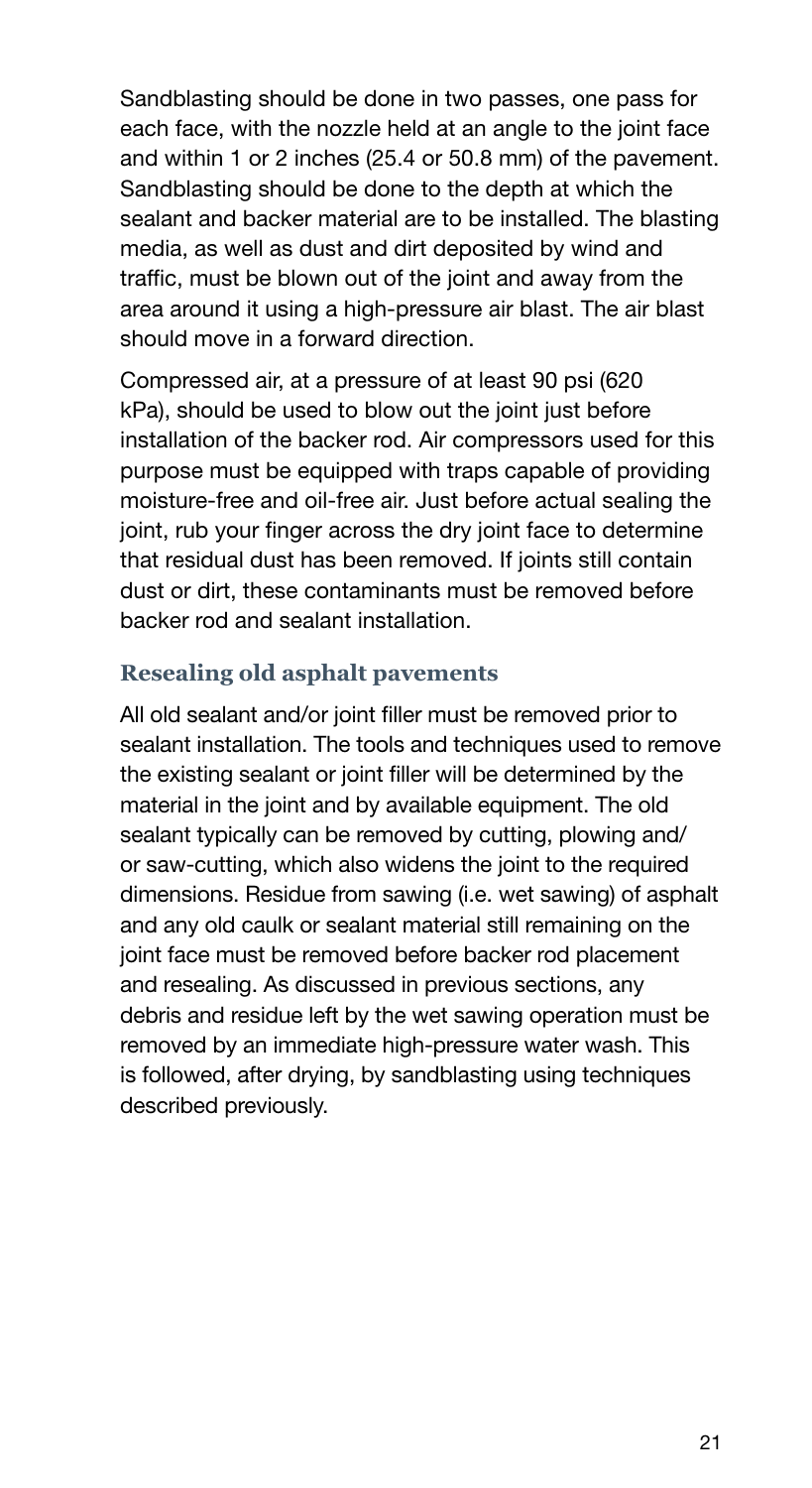After sandblasting, the joint is blown out with compressed air to remove final dust and dirt from the previous step and any dust and dirt that may have been blown in by traffic, wind, etc. The compressed air is supplied from a compressor equipped with traps to provide oil-free and water-free air at a minimum of 90 psi (620 kPa).

As a final check prior to installing backer material and sealant, the joints should be checked to ensure that joints are dry and no residual dust remains. This is accomplished by rubbing your finger along the joint face to examine for dust. If dust is present, it must be removed before proceeding with backer material installation.

### **Asphalt overlays**

Note: *Only DOWSIL™ 890-SL Silicone Joint Sealant is intended for sealing joints in asphalt pavements.*

#### **Sealing joints in new asphalt overlays**

It is recommended that joints in fresh asphalt be sawed after the asphalt has cooled and 'cured' so that sawing does not damage the asphalt joint (i.e. raveling). The joints should be centered directly over the concrete joints below. To control cracking, it is common practice to carefully saw these joints to a depth of 1/2 of the total asphalt thickness. Then the sealant reservoir should be sawed to proper dimensions. Joint dimensions should comply with state specifications.

As discussed previously, the joint must be free of moisture, sawing residues, dirt, dust, etc. prior to sealant installation. The removal techniques have been described in previous sections.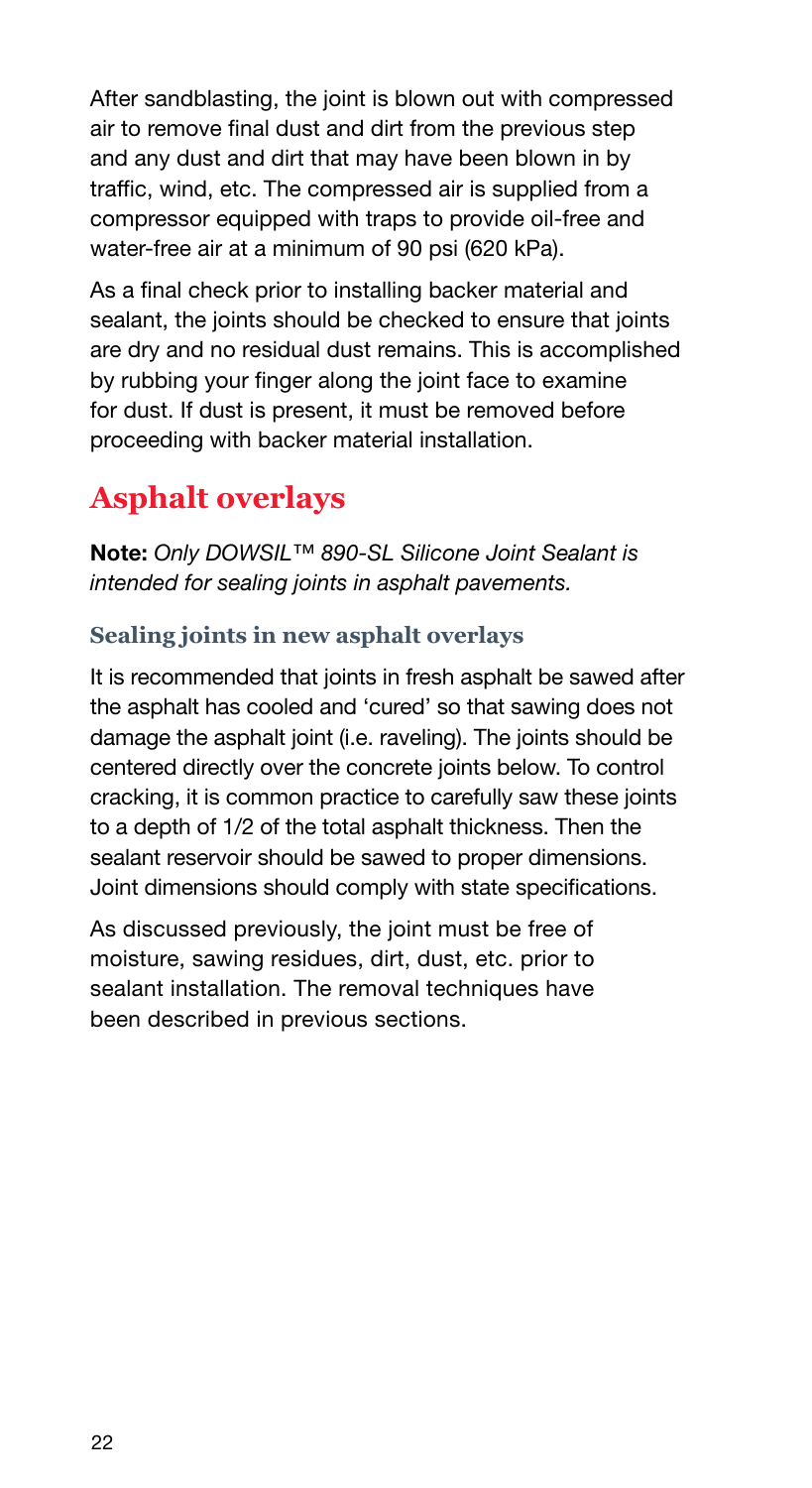### **Sealing concrete / asphalt shoulder joints**

#### *Note: Only DOWSIL™ 890-SL Silicone Joint Sealant is intended for sealing joints in asphalt pavements.*

When DOWSIL<sup>™</sup> 890-SL Silicone Joint Sealant is used to seal concrete-to-asphalt shoulder joints, the asphalt should be completely removed from the concrete face to which the sealant will be bonding. This can be accomplished by saw-cutting tightly along the concrete. Failure to remove all the asphalt may result in joint failure. A fresh and sound joint face must also be prepared in the asphalt by sawcutting. Saw-cut the asphalt a minimum of 1/4 inch (6.35 mm) beyond any raveled edges. If the concrete-toasphalt shoulder has been sealed before, the previous sealant should be removed from both the concrete and asphalt faces. This is accomplished by saw-cutting.

As discussed previously, any debris left by the sawing operation must be removed by an immediate highpressure water wash. This is followed, after drying, by sandblasting using techniques described previously.

#### **Backer material installation**

After the final cleaning, the backer material should be installed at the proper depth, as shown in Table 2. The depth is measured from the paved surface of the lowest slab (if faulting is present) to the top of the backer rod.

Backer rod may be installed by hand, but a roller device (Figure 4) to aid in placement can be easily constructed. This device will not only speed installation, but also ensures a consistent, uniformly placed backer at the proper depth.

For new construction that has deep tining, the backer material should be placed deeper so the sealant will be below tining and have the specified bead thickness.

In cases where the pavement is faulted or where future surface grinding is anticipated, the backer material (and sealant) may be installed deeper than normal so after grinding, the sealant is at the recommended recess. Ideally, grinding should be performed prior to backer material and sealant placement. If grinding is performed after sealant installation, any areas damaged by grinding should be repaired by removing and replacing sealant.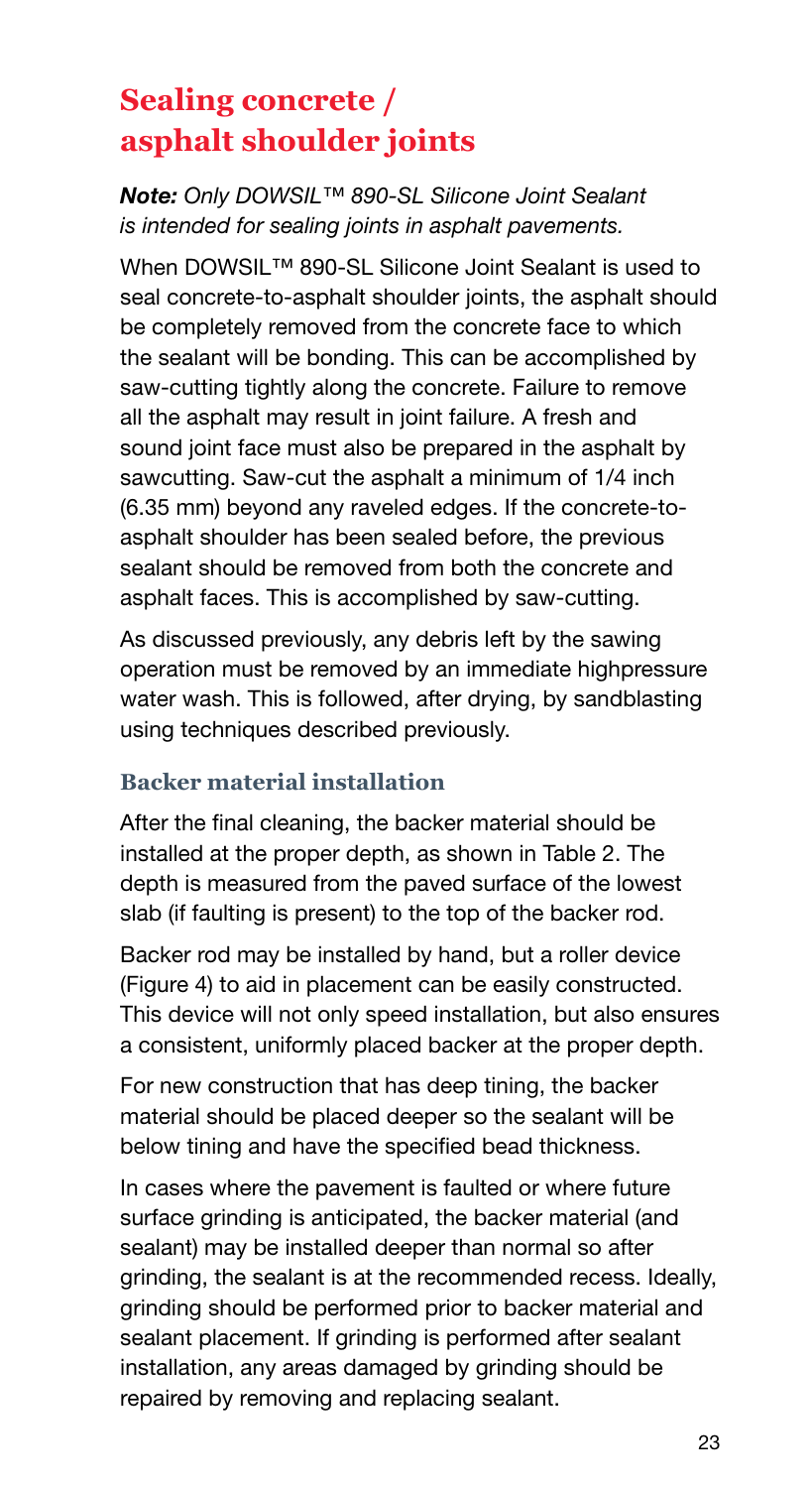#### **Figure 4 – Backer rod installation tools**



### **Sealant installation**

DOWSIL™ silicone pavement sealants should be pumped directly from the original drum or pail into the joint by use of an air-powered pump. The nozzle should be moved steadily along the joint to form a uniform sealant bead. With proper backer rod installation, the following applies:

- DOWSIL™ 888 Silicone Joint Sealant should fill the joint from the top of the backer rod to slightly below the pavement surface. Immediately after placement and before a skin forms, DOWSIL™ 888 Silicone Joint Sealant must be tooled so it is forced against the joint faces and the bead is recessed below the pavement surface as recommended by Dow. This tooling is required because the material is not self-leveling and must be forced against the joint faces to wet them and gain maximum adhesion.
- DOWSIL™ 890-SL Silicone Joint Sealant should fill the joint from the top of the backer rod and recessed below the pavement surface as recommended by Dow. Tooling is not required.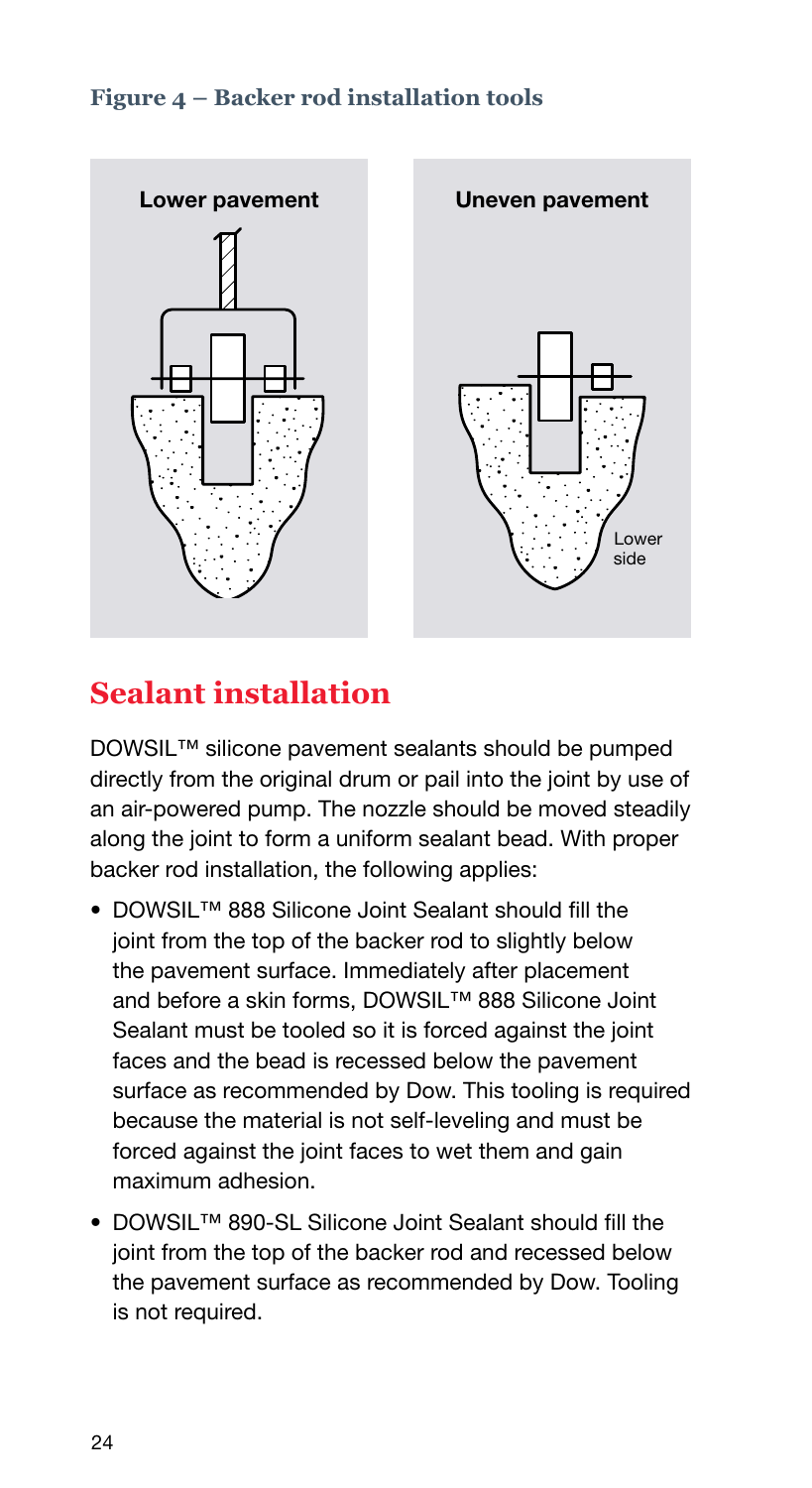Preferably, sealants should be installed when the temperature is at 40°F (4°C) and rising. However, it has been installed at lower temperatures. Situations of this type require caution that the joint is clean, dry and frostfree. They should be discussed with representatives of the manufacturer before installation.

In new construction, where the concrete pavement is deeply tined, it is recommended that the sealant be placed below the tining grooves. Thus, if concrete chipping occurs at the joint face, a watertight seal will be maintained. Excess sealant on the pavement surface should be scraped up and removed to prevent possible tracking.

When the specifications call for non-silicone sealants, especially asphalt-based materials in the longitudinal joints and silicone in the transverse, the silicone sealant should always be installed first in order to prevent contamination of the joint faces. Preferably, the silicone will also be installed in the longitudinal joint a foot (305 mm) or so in both directions from the transverse joint. This should reduce the possibility of a weak point at the intersection of transverse and longitudinal joints.

Many devices for injecting and tooling the sealant are shop-fabricated. The specific device selected depends largely upon the applicator's personal preference. For assistance, please contact your Dow representative.

For DOWSIL™ 888 Silicone Joint Sealant, success has been achieved with flexible spatulas and backer rods of larger diameter than the joint width. Flexible devices seem to offer better results, because they are able to form the sealant to the contours of the pavement.

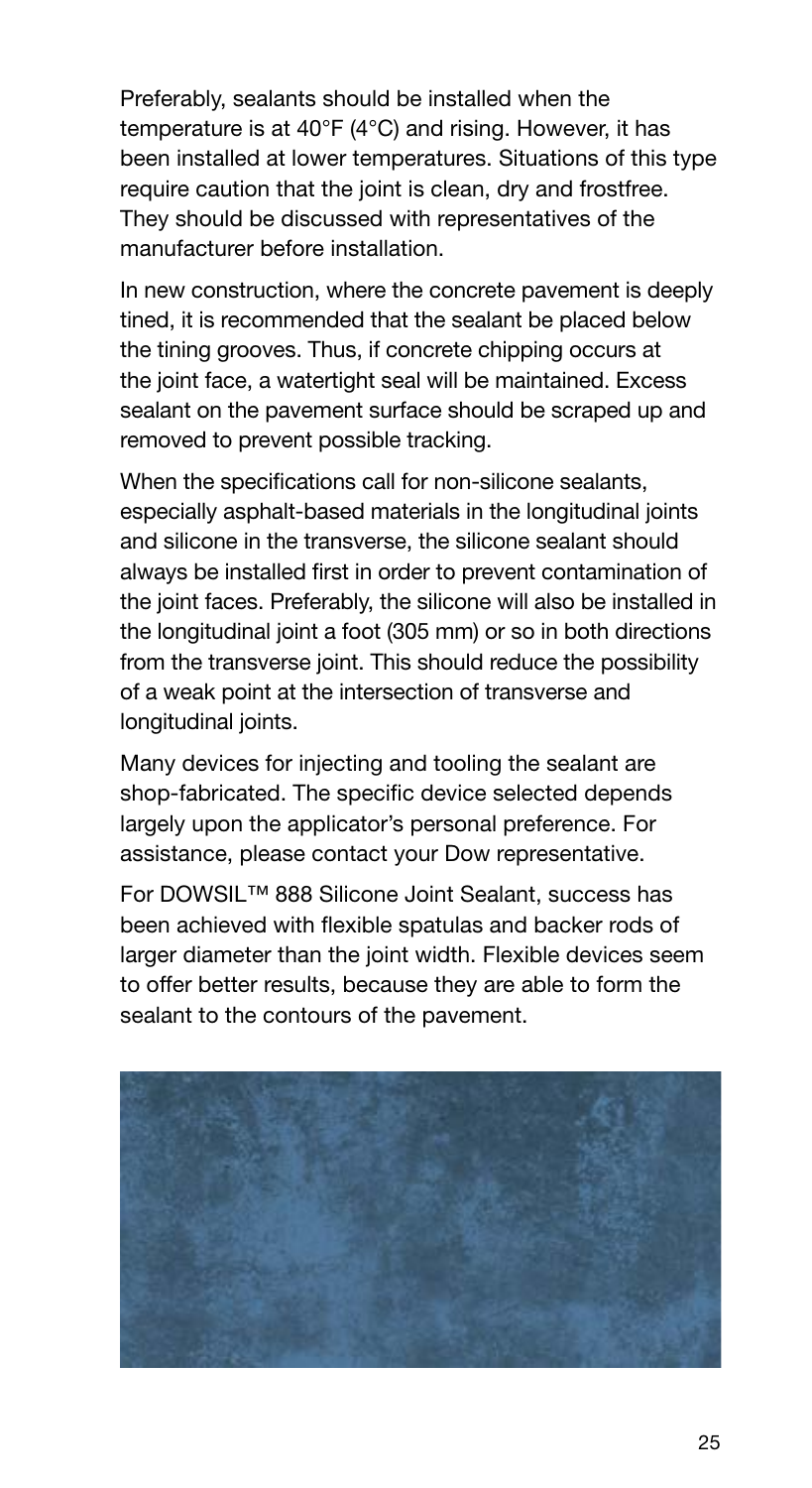#### **Installation equipment**

Equipment needed to install DOWSIL™ silicone pavement sealants can be operated manually or with power. Powered equipment is recommended because of the speed and ease of application. Manually operated equipment can be successfully used for small applications. Cartridges (29 ounce [858mL]) are available for activities of this type. Air-powered versions of the small, hand-held caulking guns are also available.

The major pieces of power equipment required to install DOWSIL™ silicone pavement sealants are an extrusion pump (Figure 5) to transfer the material from the container to the joint and an air compressor capable of delivering air at 60 CFM (28.3 L/s) and 100 psi (690 kPa). Complete units including air-powered pump, follower plate and hose are required for both pails and drums. For versatility, the same unit can be used for both drums and pails, provided the system offers interchangeable follower plates.



#### **Figure 5 – Extrusion pump**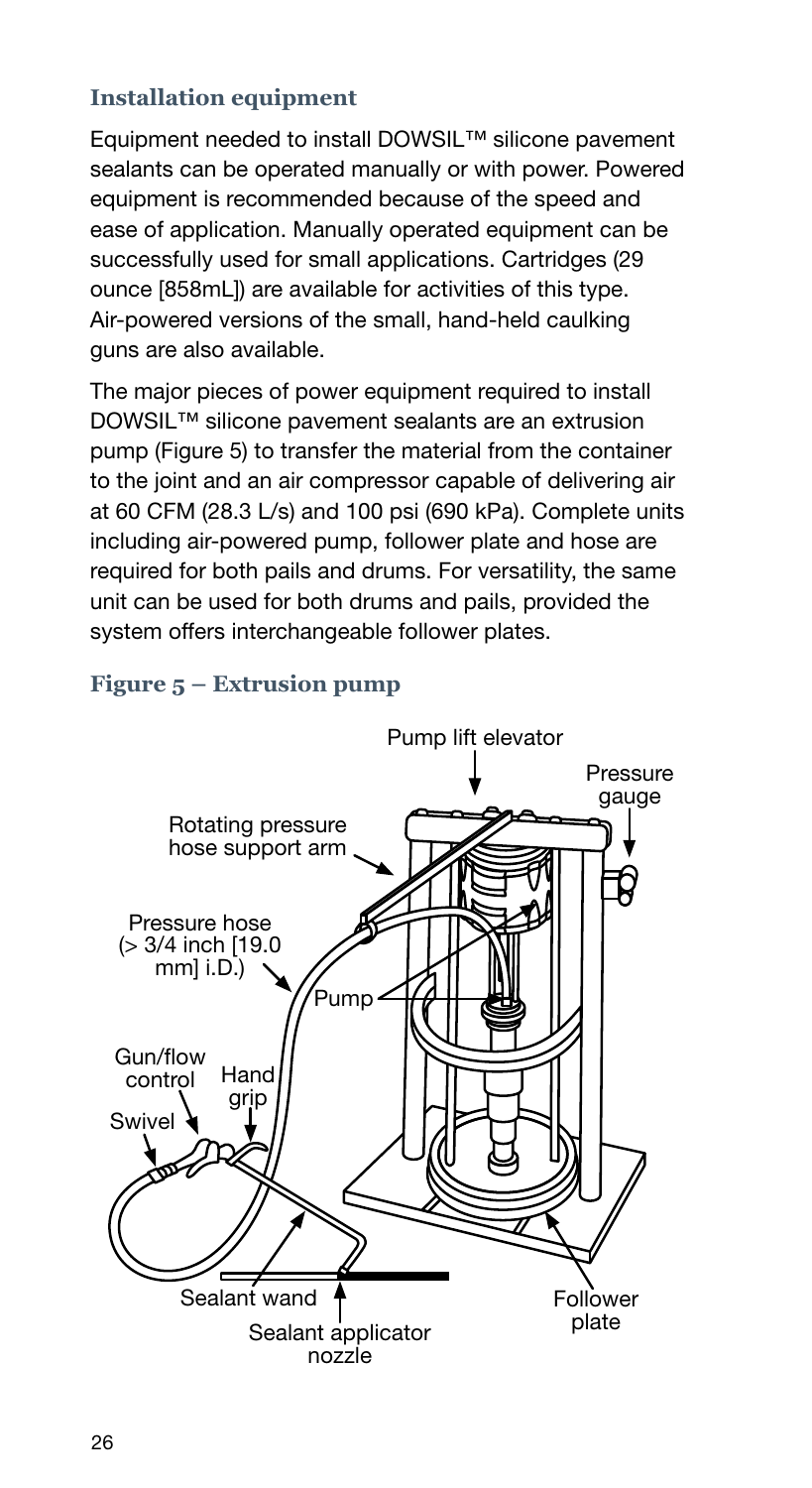Air-powered equipment is available with varying output capacities. The ratio of the extrusion pump and accessory components of the system, especially hose diameter, will determine output volume. Specific ratios vary among manufacturers, but a ratio of 35:1 is the minimum capable of delivering a sufficient volume of sealant for efficient operation. Selection of the pump and accessory equipment should be based on desired production rates.

A partial list of manufacturers of this equipment is shown in Table 4. They should be contacted for specific recommendations. Please contact manufacturers directly for most current pump equipment information. This is not intended to be a complete list of pump manufacturers.

#### **Table 4 — manufacturers of power installation equipment**

| Graco, Inc.<br>88-11th Ave. N.E.<br>Minneapolis, MN 55413<br>+1 800 328 0211<br>www.graco.com |
|-----------------------------------------------------------------------------------------------|
|                                                                                               |
|                                                                                               |

Regardless of which manufacturer's system is chosen, several common equipment features will be required. DOWSIL™ silicone pavement sealants cure on exposure to atmospheric moisture, so seals and hoses should be selected that will prevent or minimize moisture permeation.

Hoses and hose connections must not only prevent moisture permeation, but must also be able to withstand pumping pressures and be tough enough to resist abrasion on the job site. Hoses lined with Teflon are recommended because their low air and moisture permeability will provide long, trouble-free service. Other hoses, such as the BUNA-N hose, have also been found to provide satisfactory performance over an entire construction season. Nylonlined hoses are not recommended.

Most unlined hoses allow the sealant to cure in the hose and block flow. This blockage may take several weeks to several months to form but, in extreme cases may take just one to two days, depending on the hose material,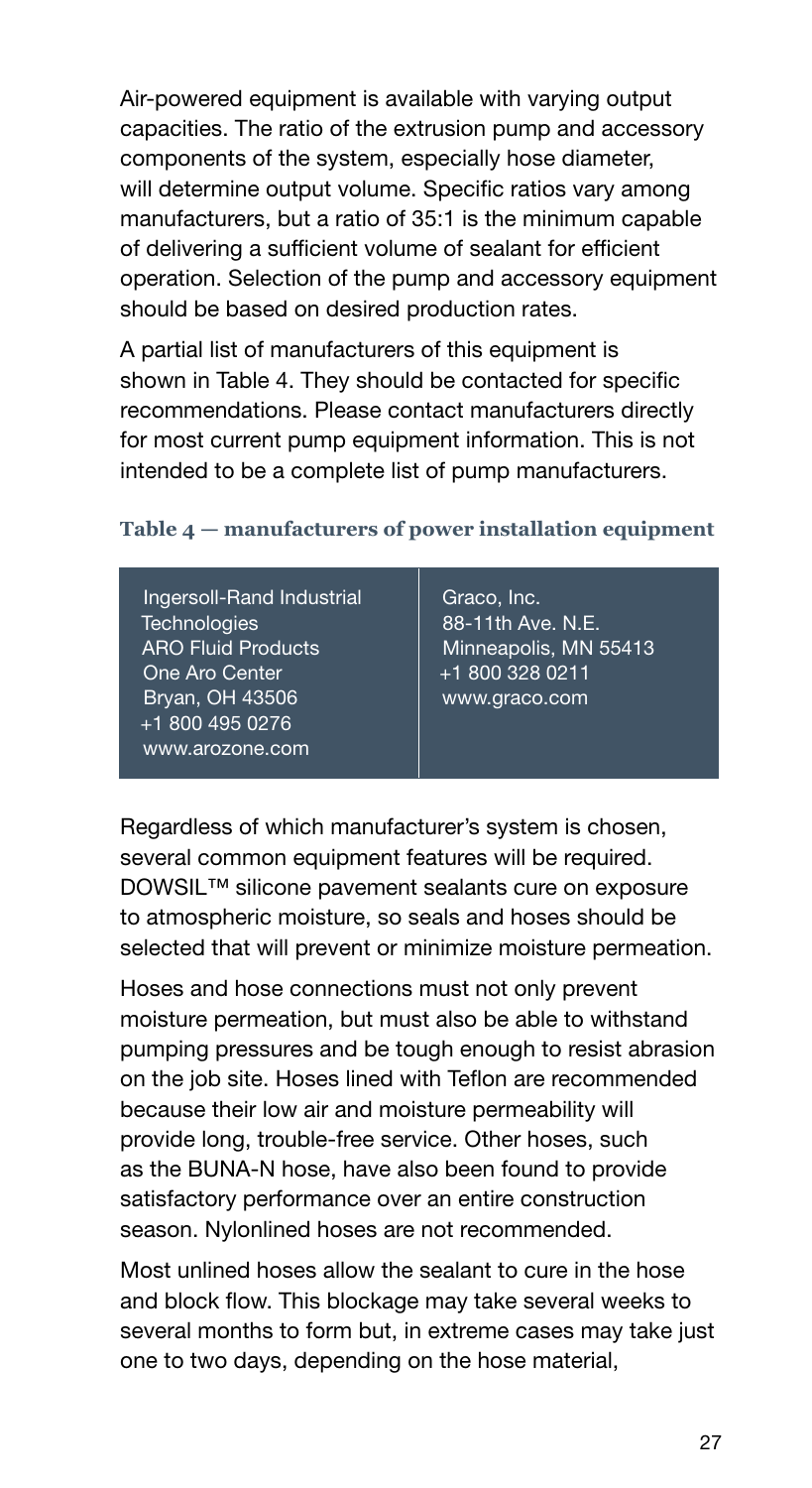wall thickness and temperature and humidity conditions. Regular cleaning of hoses of this type will be necessary.

All seals and packings should be made of Teflon. The more common neoprene, urethane and leather seals are not satisfactory, because they do not prevent moisture permeation.

Hose runs should be kept to a minimum and reasonable length to reduce pressure drops. A hose I.D. (inside diameter) of at least 3/4 inch (19.0 mm) is recommended. When longer hose runs are needed, it is suggested that a larger diameter hose (1 to 2 inches [25.4 to 50.8 mm]) be coupled with a smaller, 3/4-inch (19.0 mm) whip hose near the wand to minimize the overall pressure drop.

Daily cleanup is not needed. However, the sealant nozzle should be sealed to prevent curing. When the equipment and hoses will not be used on a regular basis, they should be cleaned by flushing the entire system with a solvent. Mineral spirits has proven to effectively clean uncured silicone. Follow manufacturer's instructions for use and handling and conform to all local, state and federal regulations. Proper eye protection should be worn. On startup, care must be taken that these materials are completely flushed from the pump and hoses.

*Do not use grease to purge or clean the pump.*

#### **Manual installation equipment**

Manually operated equipment is available from various manufacturers and can be obtained from local supply houses. Many Dow distributors stock this equipment. You can obtain their contact information from Dow.

### **Specification information**

Please contact your local Dow representative for product specification information.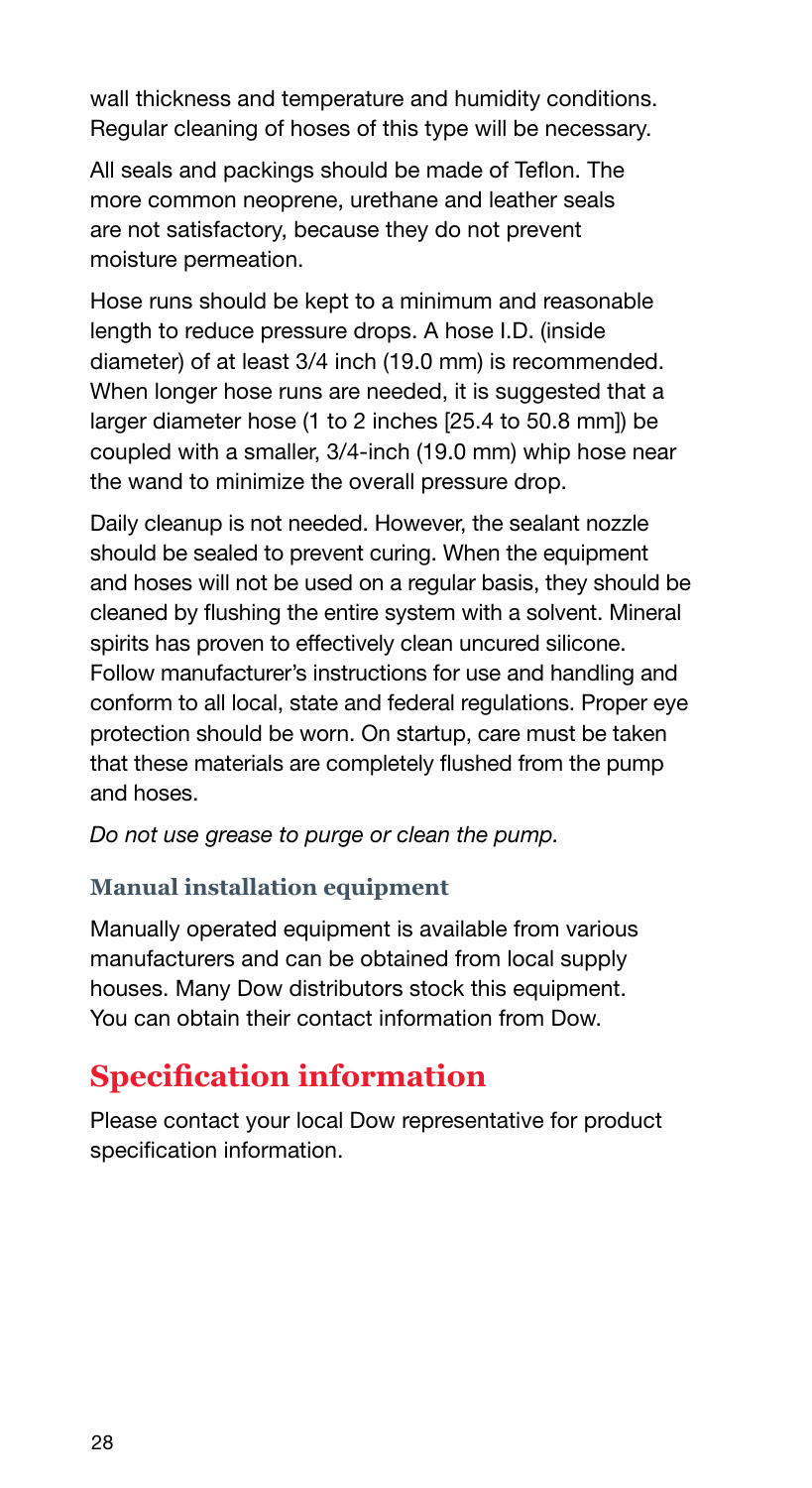#### **Figure 6 – Installation**





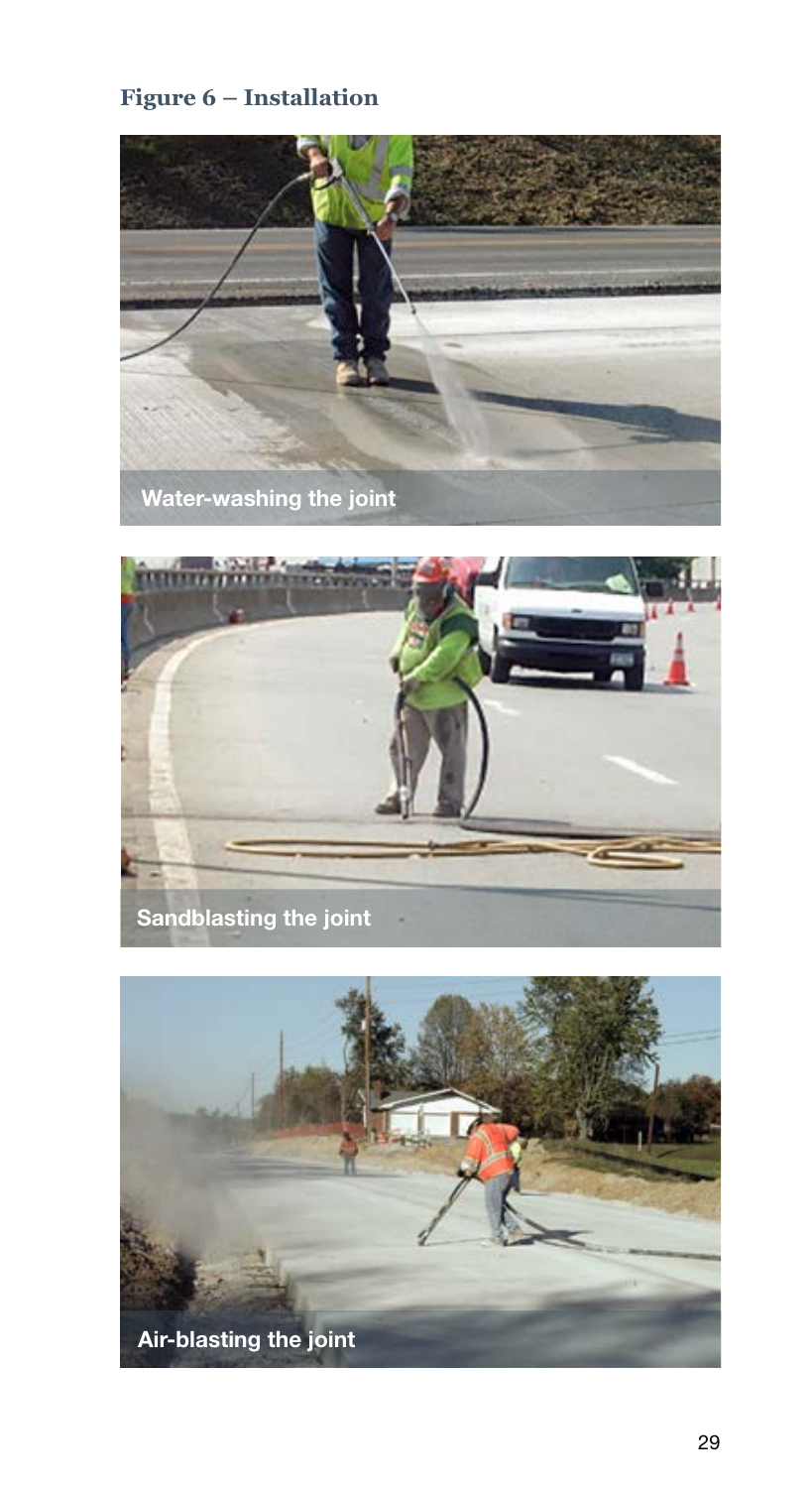



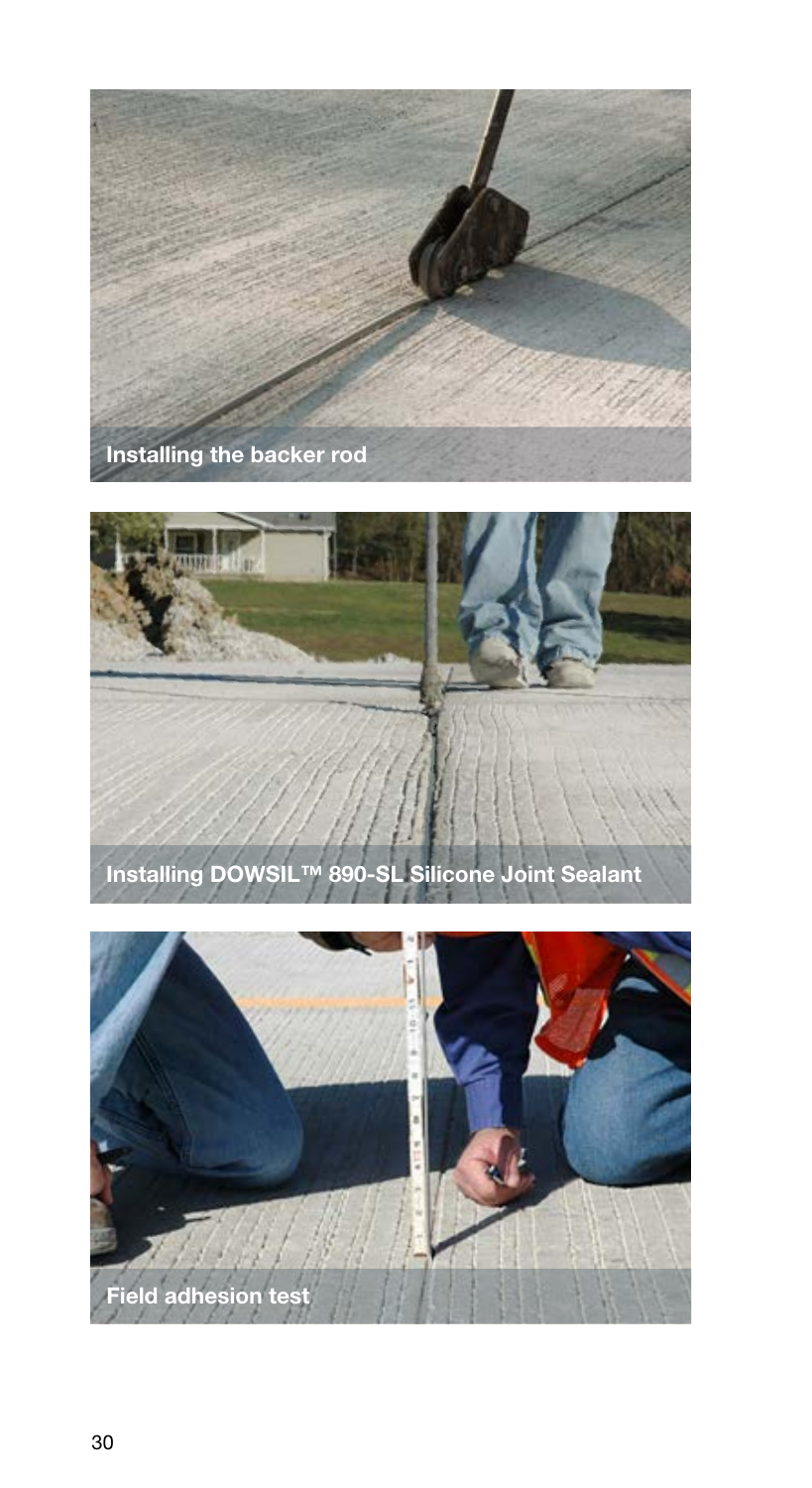### **Questions and answers**

#### Q: What different kinds of equipment are needed to install DOWSIL™ 888 Silicone Joint Sealant?

A: Basic equipment needed is 1) an air-powered dispensing pump and 2) a conventional air compressor. The product does not require heating, so expensive heating kettles are not needed. It also requires no mixing.

#### Q: Can both DOWSIL™ silicone pavement sealants be installed with the same equipment?

A: Yes, both sealants are compatible, and no special equipment is needed to install the self-leveling sealant. However, care should be exercised to ensure that only DOWSIL™ 890-SL Silicone Joint Sealant is used on asphalt.

#### Q: Can the same equipment be used to install DOWSIL™ silicone pavement sealants and other silicone sealants?

A: Due to possible differences in the sealant chemistry, cross-contamination could cause cure inhibition. If other silicones are used, the equipment must be thoroughly flushed with an aromatic solvent, such as mineral spirits, prior to using DOWSIL<sup>™</sup> silicone pavement sealants.

#### Q: What is the minimum joint width that can be sealed?

A: Minimum joint width should be 1/4 inch, though a 3/8 inch (9.53 mm) wide joint will likely make cleaning and sealant installation easier.

#### Q: What is the maximum joint width that can be sealed?

A: It is recommended that joints to be sealed should be no more than 2 inches (50.8 mm) wide. A Dow representative should be consulted on a case-by-case basis for sealing joints wider than 2 inches (50.8 mm). In the case of repair of asphalt, the joints must be widened enough so that all existing cracks are removed. The asphalt to be sealed must be sound.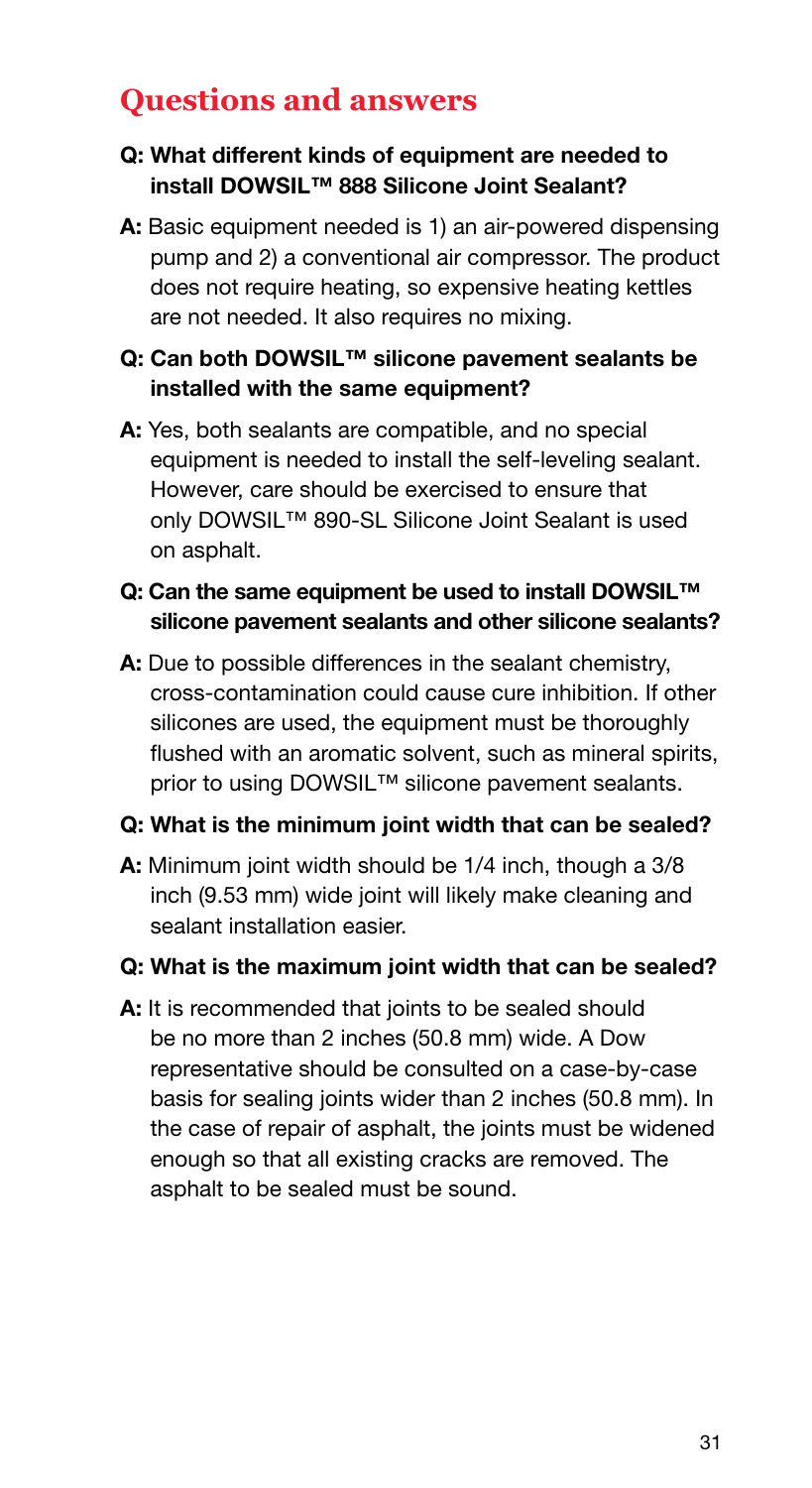#### Q: How long after resealing can the road be opened to traffic?

A: Generally, the road may be reopened in approximately one hour. This allows the sealant to skin over, minimizing the possibility of dirt and stones penetrating the wet sealant. More time may be necessary depending on local conditions or specification requirements.

#### Q: Why must DOWSIL™ 888 Silicone Joint Sealant be tooled?

A: DOWSIL<sup>™</sup> 888 Silicone Joint Sealant is not a flowable or self-leveling sealant. Therefore, it must be tooled to ensure intimate contact with the substrate.

#### Q: Why does Dow recommend that all silicones be recessed below the road surface?

A: By recessing the silicone sealant at least 3/8 inch (9.53) mm) below the road surface, the contact between vehicle tires and sealant is eliminated. Since silicones are not abrasion-resistant, vehicle tire contact should be eliminated. Depending on joint movement, a recess greater than 3/8 inch (9.38 mm) may be necessary.

#### Q: What is the most effective way to seal concrete joints where an edge has been chipped off?

A: Assuming the chipped area is small, the sealant should be installed so it is recessed below the lowest point of the chipped area and does not come in contact with traffic.

Silicone sealants are not designed to be concrete patching materials. When the chips or spalls become large, joints should be repaired prior to sealing.

#### Q: What federal or ASTM specifications do DOWSIL™ silicone joint sealants meet?

- A: DOWSIL<sup>™</sup> silicone pavement sealants are tested to several ASTM test methods. Listed below are a few frequently requested test methods and specifications.
	- ASTM D5893
	- ASTM C719 (+100%/-50%)
	- ASTM 793 (5,000 hours)

Please refer to the Dow data sheet for a specific product, or contact your local Dow representative for additional test information.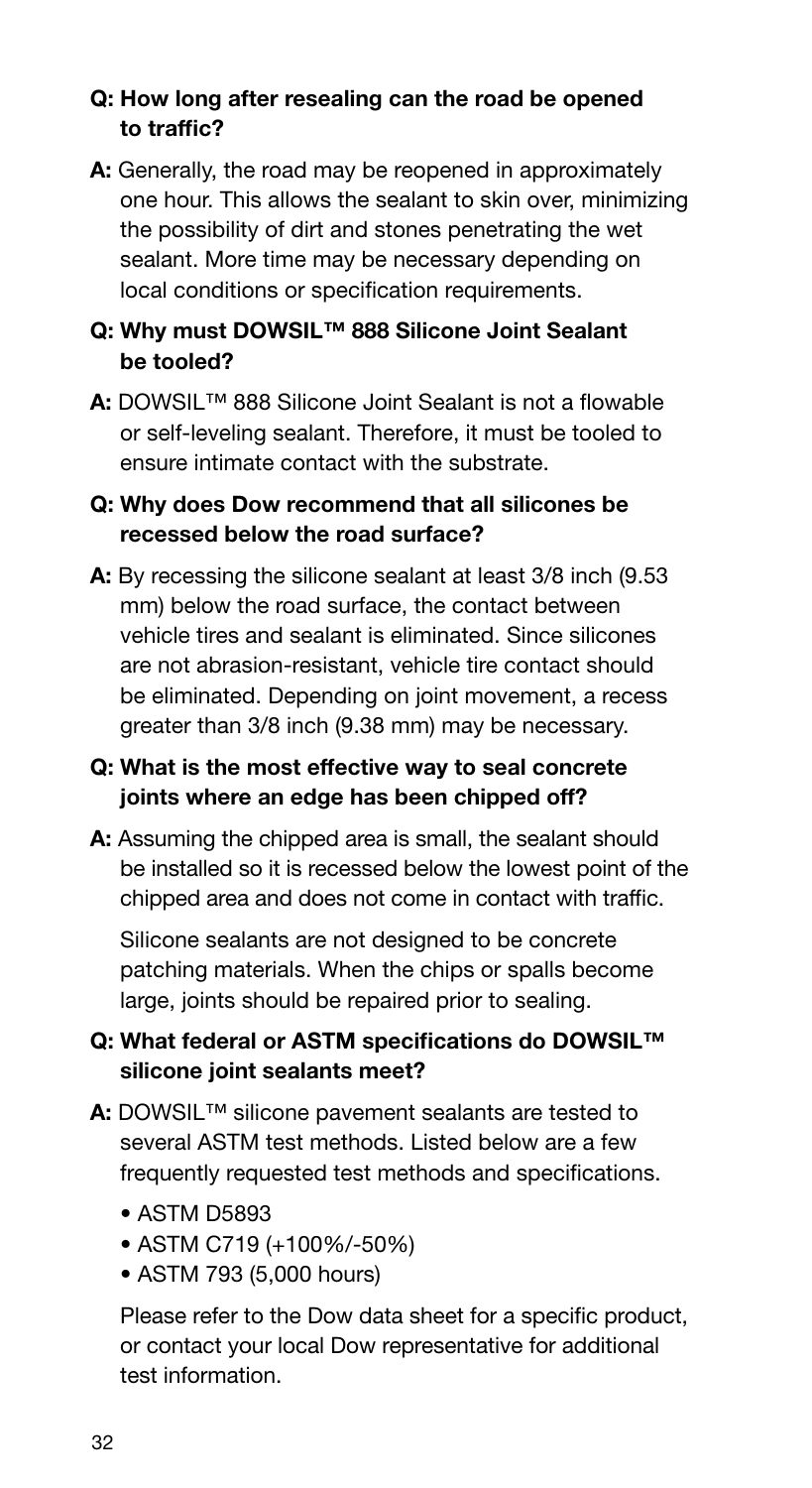#### Q: Are DOWSIL™ silicone joint sealants resistant to jet fuels?

A: Independent evaluations, Dow internal testing and field tests have shown silicone pavement sealants will not degrade with short-term exposure to jet fuel. Dow has created a literature piece explaining the jet fuel resistance characteristics of DOWSIL™ silicone pavement sealants (Form No. 62-207). Additionally, airfield case histories of our products are available upon request. Contact your Dow representative for additional information.

#### Q: Can DOWSIL™ 888 Silicone Joint Sealant be used in asphalt pavement or with asphalt shoulders?

A: Dow does not recommend use of this product in this type of situation. However, DOWSIL™ 890-SL Silicone Joint Sealant is an ultra-low-modulus sealant designed to exert minimal force on the substrate to which it is adhered, so it provides excellent performance where asphalt pavement is involved.

#### Q: Can a torch be used to dry previously used wet joints?

A: This technique is not recommended for two reasons. First, the torch will draw water from the bottom of the joint and give the substrate the appearance of being dry at the surface even though it is not dry throughout. Second, the carbon by-products of burning will be deposited on the joint surface, and these deposits will prevent or minimize adhesion.

#### Q: Do silicones require more cleaning than other materials?

A: Silicone sealants do not require more cleaning than other materials. Good preparation techniques are a fundamental requirement for all applications that rely on the formation of an adhesive bond. Improper cleaning prevents or minimizes the contact between the substrate and the sealant, thus minimizing the life expectancy of the product.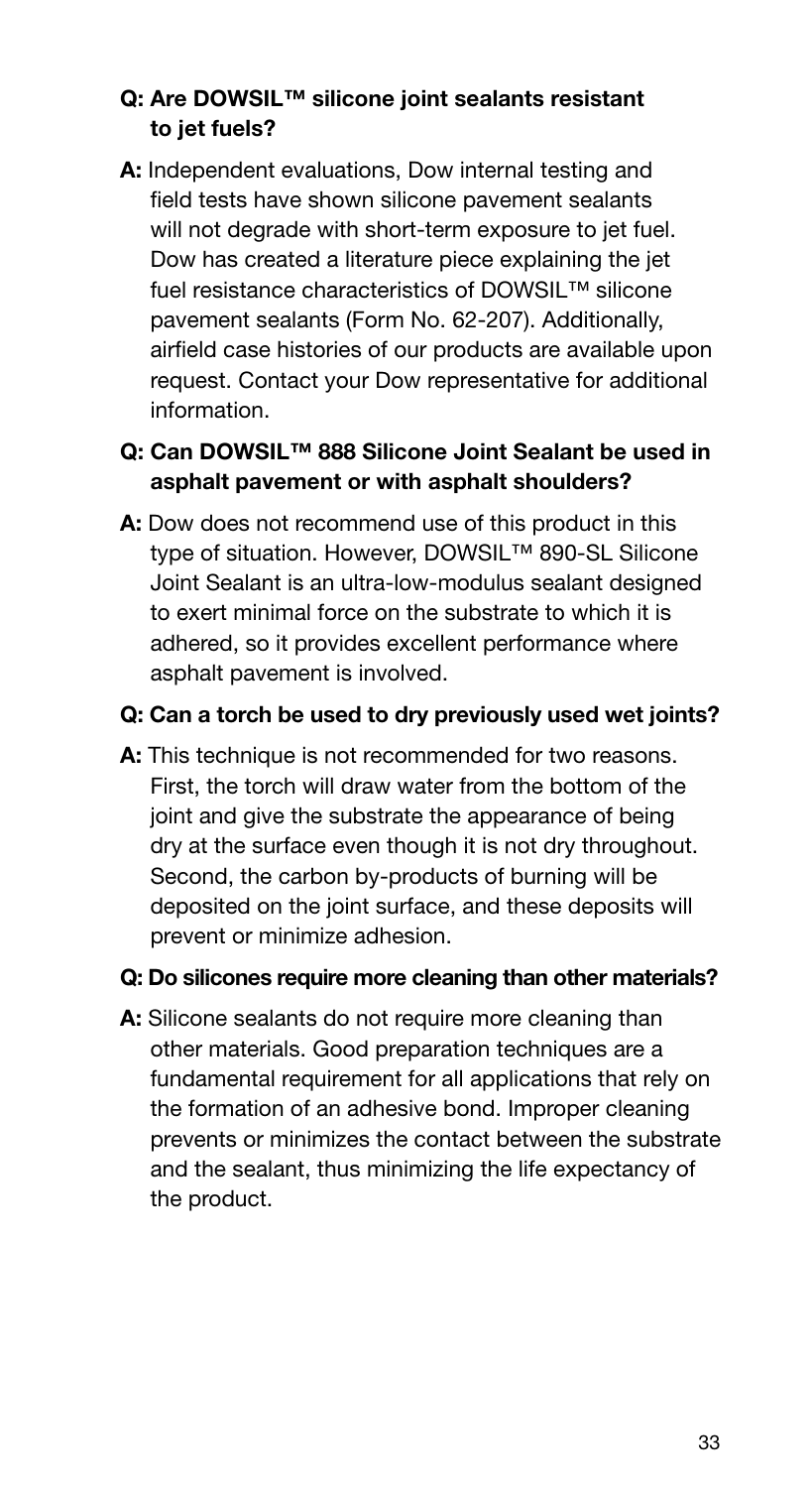#### Q: Are all silicones alike?

- A: All silicones are not alike. All true silicones have certain inherent properties, such as weather and UV resistance and high- or low-temperature performance capabilities. Aside from these similarities, there are product differences that allow one silicone sealant to out-perform another silicone sold for the same application. Because of Dow's leadership in the field of silicone technology, we offer the best available product for pavement sealing requirements of all kinds.
- Q: When sealing asphalt, why is an ultra-low-modulus sealant, such as DOWSIL™ 890-SL Silicone Joint Sealant, necessary?
- A: When sealing to asphalt, the tensile strength of the sealant at its maximum rated extension should be less than the tensile strength of the asphalt, otherwise the asphalt may fail cohesively due to the strain the sealant places on the asphalt. DOWSIL™ 890-SL Silicone Joint Sealant typically meets this requirement. Confirming the asphalt on a particular job has sufficient tensile strength for the sealant proposed for use is recommended.

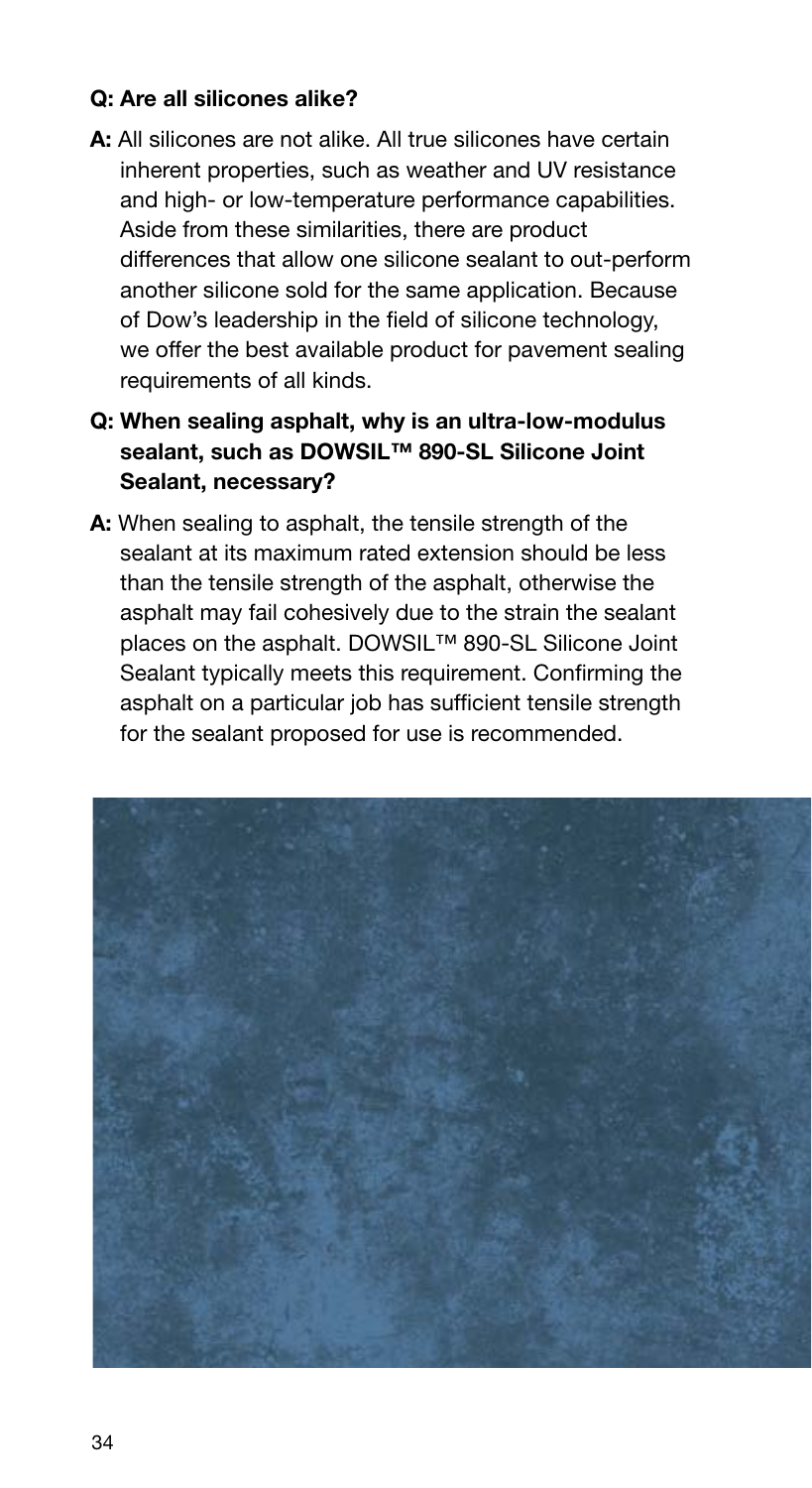## **Key word index**

| Concrete pavements4-5, 13-15, 18, 25              |  |
|---------------------------------------------------|--|
|                                                   |  |
|                                                   |  |
|                                                   |  |
| Installation temperature4-5, 8-10, 15, 25, 28, 34 |  |
|                                                   |  |
| Joint moisture effects4-5, 7, 13, 17, 21, 28      |  |
|                                                   |  |
|                                                   |  |
|                                                   |  |
|                                                   |  |